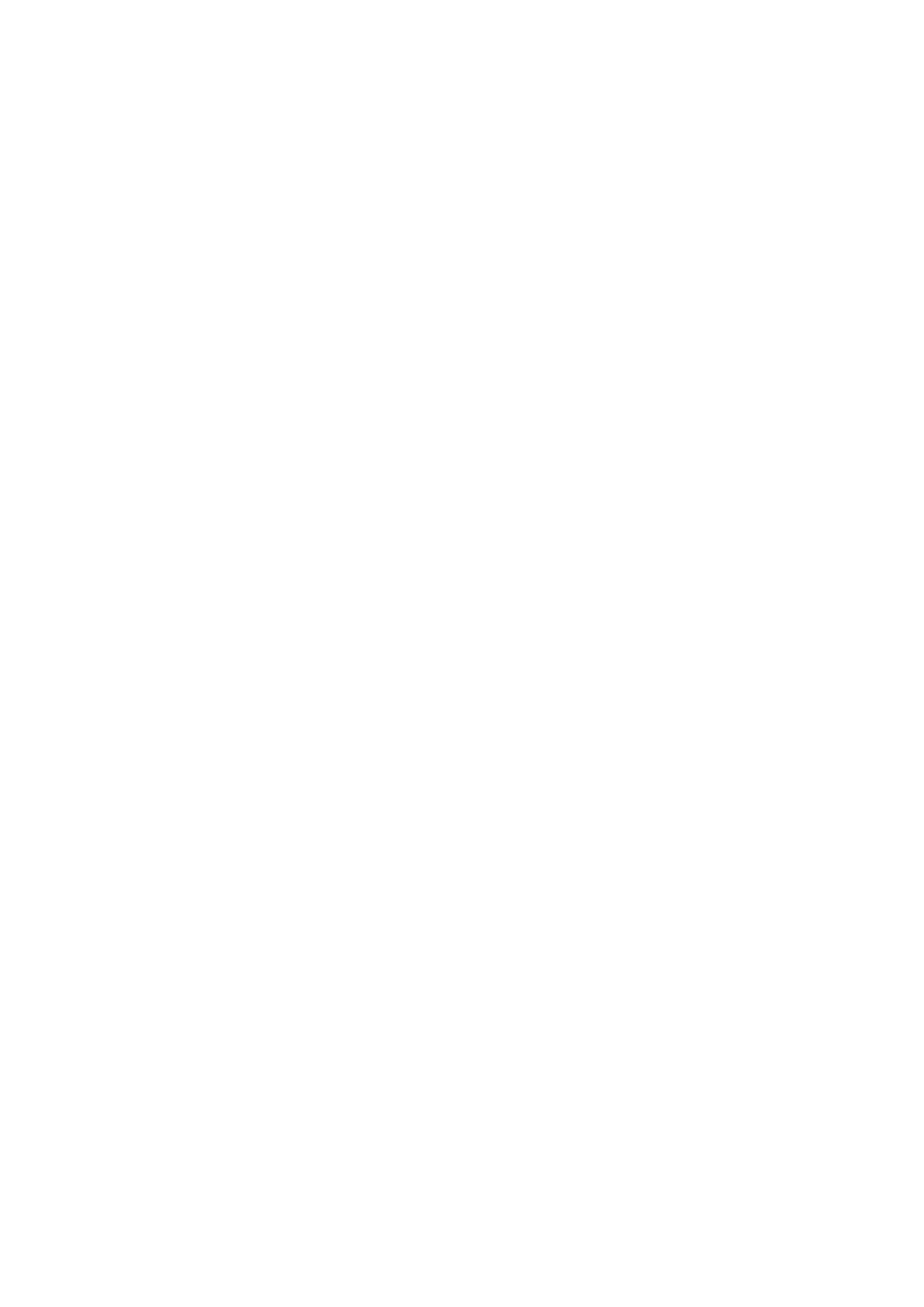

# Carbon balance of coniferous forests in response to different harvesting strategies: A model based analysis

Matthias Bannwarth

**Final thesis for the Master of Environmental Science: Soil, Water, Biodiversity Department of Ecology, SLU Institute of Soil Science and Land Evaluation, University of Hohenheim**

**Supervisors:** First Supervisor: Michael Freeman, PhD, SLU Second Supervisor: Achim Grelle, PhD, SLU Cooperative Supervisor: Professor Dr. Thilo Streck, University of Hohenheim

Uppsala, 2009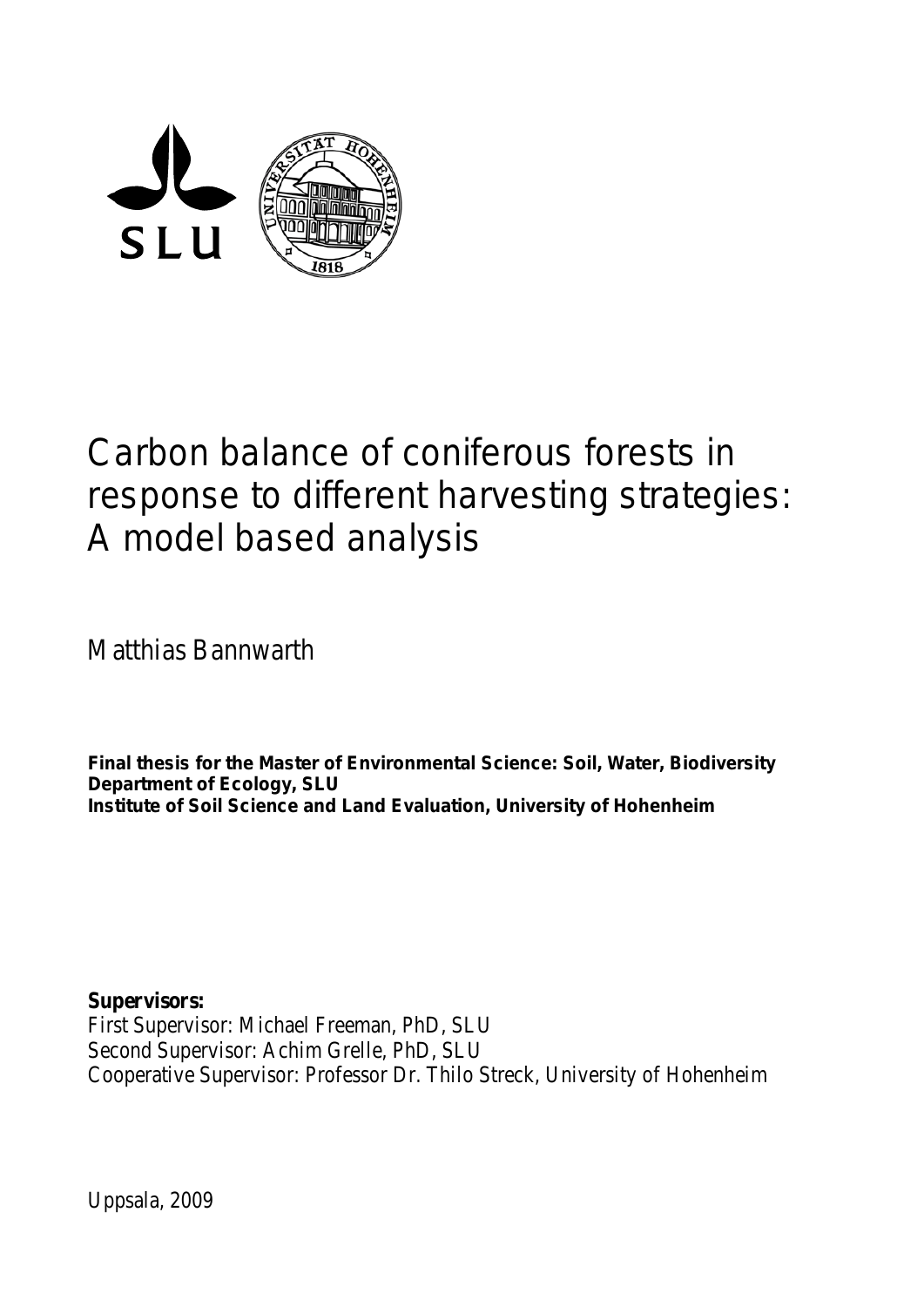# **Preface**

This Master thesis is made at 30 point individual course Level E and fulfils the requirements for a final thesis for a Master of Environmental Science: Soil, Water, Biodiversity at the Swedish University of Agricultural Sciences and at the University of Hohenheim. It was carried out at the Department of Ecology of the Swedish University of Agricultural Sciences during the author's stay under the obligatory exchange of EnvEURO programme. The work was done in spring semester 2009.

Uppsala, 2009

# **Acknowledgements**

Since this paper can be seen as the final result of my two years of master studies at the University of Hohenheim and the Swedish University of Agricultural Science (SLU), I would like to thank the professors, teachers and other persons of these two universities who expanded my knowledge and increased my competence in the field of environmental sciences during these two years.

Since I am the first to finish the new Master of Environmental Science: Soil, Water, Biodiversity at the Swedish University of Agricultural Sciences I also want to thank the whole staff of the EnvEuro master programme for making possible this degree, especially the staff of the Faculty of Life Sciences at the University of Copenhagen for the introduction of this master programme and for administrative help. At this point I also want to give my appreciation to the coordinator of the EnvEuromasterprogramme in Stuttgart-Hohenheim Katrin Winkler for her support during my whole study period.

I want to express my great gratitude to my first supervisor Michael Freeman for his competent supervision and the pleasant working climate. I want to thank him for sharing his profound knowledge, providing valuable suggestions, giving sincere encouragements and also help when help was needed. I also want to thank his wife Ann-Sofie Morén for valuable help with the BIOMASS model program and her enriching comments on my project.

I want to thank my second supervisor Achim Grelle for the first idea for the project and for all the help he gave during it was carried out, especially for providing most of the data.

My special appreciation is for my cooperative supervisor Professor Dr. Thilo Streck who agreed to supervise my thesis as part of my home university, the University of Hohenheim and for Professor Dr. Jan Lagerlöf who agreed to be my examiner during the defending of my thesis.

I also want to thank all the people of the Department of Ecology at the SLU for the support during my thesis work, especially Riitta Hyvönen for suggesting the Q-Model for the heterotrophic part of this work and Peter Eliasson for valuable discussions.

I want give my gratitude to Elke Mews for her profound language corrections.

On the more personal level, I want to express my great gratitude to my parents who gave me their support mentally and physically. Like always in my life, they have been a steady back up to me.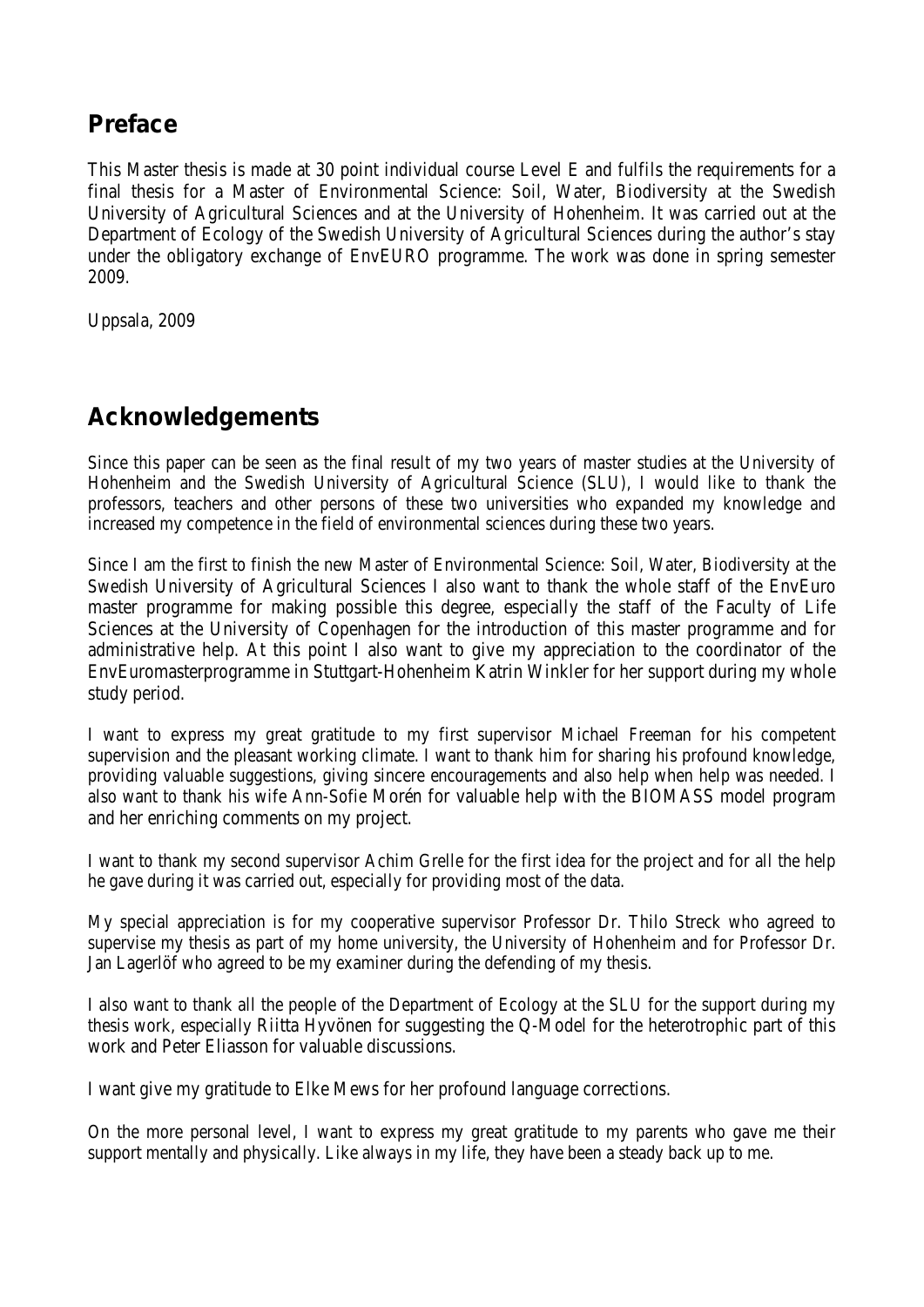# **Table of Contents**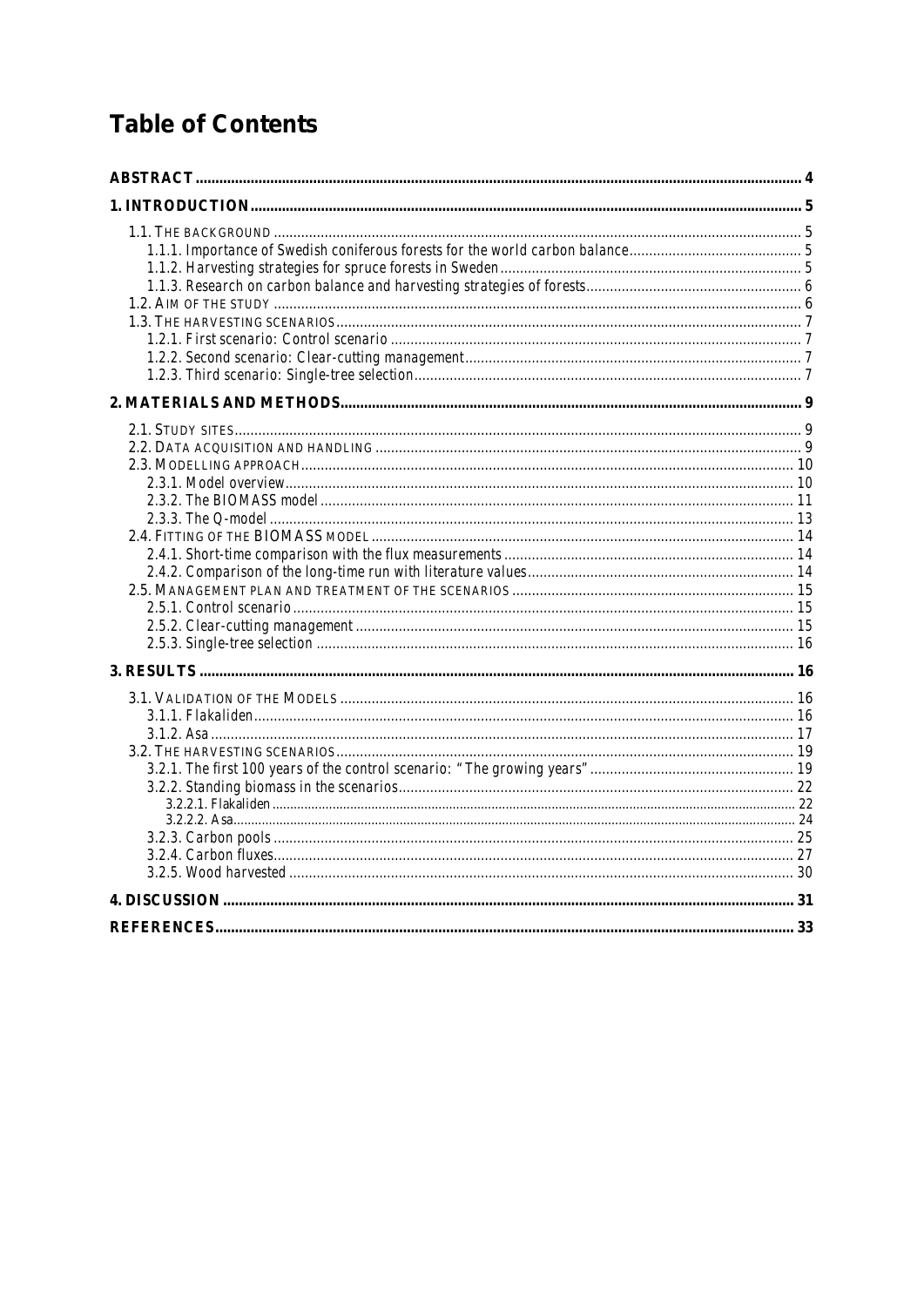# <span id="page-5-0"></span>**Abstract**

The aim of this study was ultimately to suggest a harvesting strategy for northern coniferous forests that would be the best choice of carbon management for optimising carbon storage regarding the concerns of both wood production and carbon stored in the forest pools not harvested.

For two climatic diverse sites in Sweden, Asa (57°08'N, 14°45'E) and Flakaliden (64°07' N19°27'E), a comparison has been made between three different forest management scenarios by use of a process-based modelling approach. The three scenarios addressed were a control scenario, a clear-cutting scenario and a single-tree selection scenario. The focus was on the carbon balance of the sites and how this was affected by the different ways of management.

For the simulation of the trees in the forest the daily time-step based model BIOMASS was used. This model runs on daily meteorological inputs and consists of a large amount of submodels interacting with each other. For the heterotrophic part of the forest, the Q-model was applied. The Q-model is a model simulating decomposition of organic matter. The BIOMASS model could successfully be parameterised in such a way that it was able to reproduce sufficiently both the  $CO<sub>2</sub>$  - fluxes and evapotranspiration fluxes of the target forest, but also the realistic development of a forest at the specific site.

All scenario runs were run for 300 years on the climatic data of one-year repeated climate, to exclude effects of changing climate. The control scenario was run until it reached an equilibrium point, the clear-cutting scenario was run until the final harvest of 100 years and then repeated 2 times. The single-tree scenario was run in small time intervals and always the same small proportion of harvest was taken out. Harvesting residues were decomposed, but the harvested stems were considered to be taken away after the harvests and did not contribute to the heterotrophic respiration.

Concerning the carbon pools, the scenarios followed the expected behaviour, the control and the single-tree selection balanced out, whilst the run on Asa went much faster to an equilibrium state than the run in Flakaliden. The carbon pool of the clear-cutting scenario was rising fast, even if some thinnings had been applied it was rising until the trees were harvested fully. The control scenario stored the most amount of wood. The highest accumulated net ecosystem exchange (NEE) for Asa and for Flakaliden was in the single-tree selection, followed by the clear cut scenario and the control scenario. A comparison between the two different harvesting strategies concerning the amount of wood which could be harvested resulted in the outcome that both harvesting strategies would result in approximately the same amount of wood. The clear-cutting management was a little more effective at the Northern site, whilst the single-tree selection seemed to work better in the South. This first attempt of a modelling comparison of single-tree selection management with traditional harvesting strategies indicate that the single-tree selection was the best managing form regarding total carbon accumulation and under certain circumstances may even be interesting for economic reasons because of the continuous income from harvests. Single-tree selection should be considered a serious alternative to traditional harvesting management.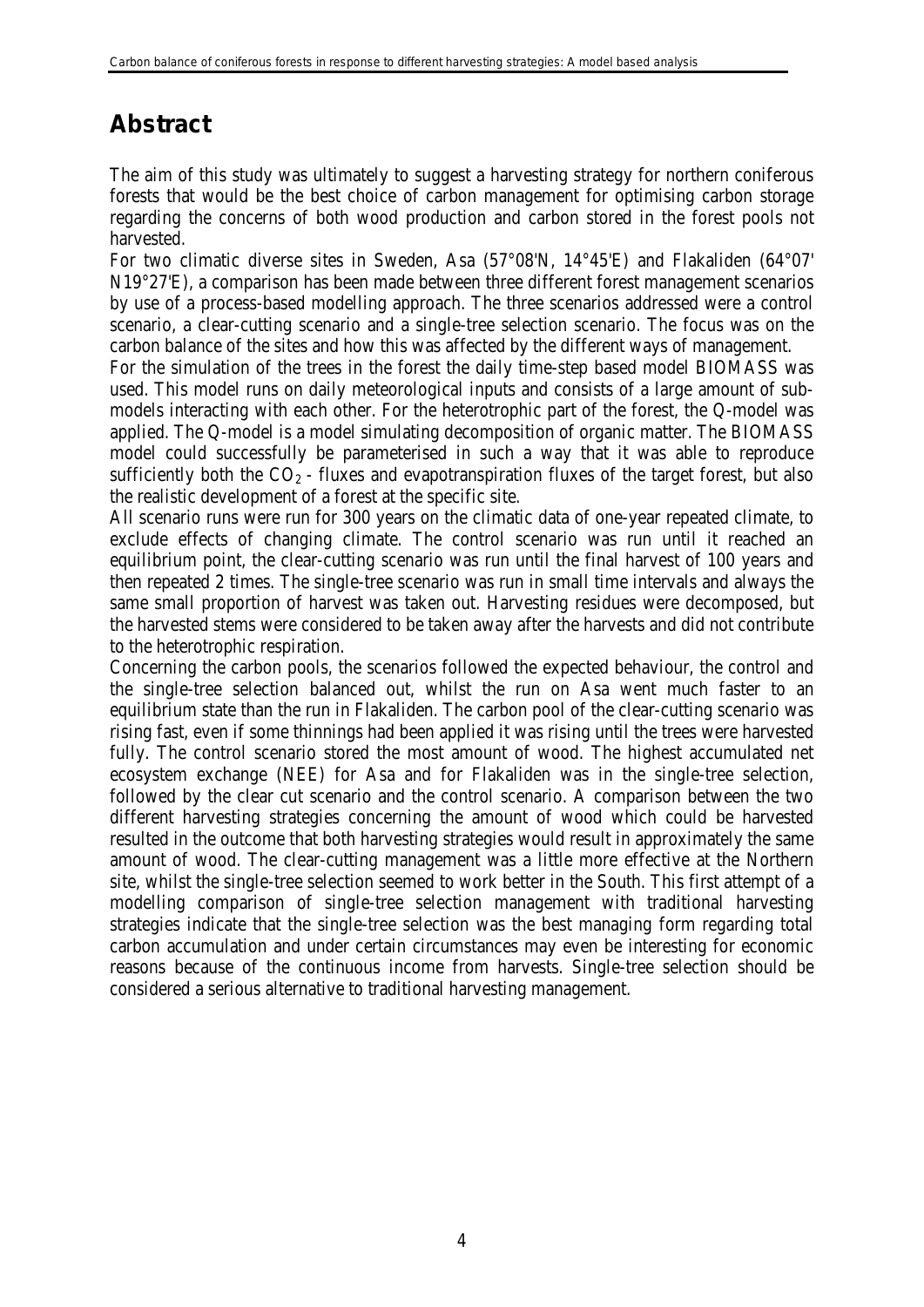# <span id="page-6-0"></span>**1. Introduction**

# <span id="page-6-1"></span>**1.1. The background**

# <span id="page-6-2"></span>**1.1.1. Importance of Swedish coniferous forests for the world carbon balance**

Carbon fluxes and especially the distribution of carbon into different pools in the forest ecosystem have drawn a lot of attention in the last decades. They are particularly important because of their potential for rapid responses to climatic changes. About 25% of the global terrestrial ecosystem carbon is made up by temperate forest ecosystems (Kleja et al. 2008). They store carbon both above and below-ground and can constitute an important sink for atmospheric  $CO<sub>2</sub>$  on a global scale (Lindroth et al. 2008). Temperate forest carbon balance is therefore monitored with large research effort all over the world (e.g Pypker & Fredeen 2002; Yanai et al. 2003; Medlyn et al. 2005). Coniferous forests account for the largest parts of the temperate forest regions, consisting of only a few characteristic tree species, mainly spruce and pine (Pfister et al. 2007). The Scandinavian coniferous forests which are composed to a great extent of Norway spruce (*Picea abies* (L.) Karst.) are the largest in Europe (Chrimes 2004). Since most of the other coniferous forests of the world are also to a great extent dominated by spruce, the investigation of a Norway spruce ecosystem can be compared and applied to a large amount of forest land all over the world. The research on Swedish coniferous forests is therefore highly relevant to future scientific and managing purposes.

# <span id="page-6-3"></span>**1.1.2. Harvesting strategies for spruce forests in Sweden**

Different harvesting strategies have been used in Swedish spruce forests in the last centuries, ranging from total clear-cuts on a very large scale over partial cuttings of less than a hectare to single-tree selection (Lundqvist 1989).

In the traditional clear-cutting systems the forests are grown to a certain level which is shortly after the annual increase of wood biomass reaches its peak. Then they are thinned by one or two harvests to increase growth again until they are finally cut. The number of years which are necessary for the trees to grow to a desired height and diameter depend highly on the climate and soil conditions (Anonymous 1989).

The main difference between clear-cutting management and the other form of harvests is that foresters, when managing without clear cutting, harvest only a portion of trees at the stand level at any time. The forest remains a forest with trees and not a vast open area with only trunks and understorey vegetation. If given the possibility of reseeding the managed area, the removal of a certain amount of trees at certain time steps results then in an uneven-aged stand (Chrimes 2004). Uneven-aged silviculture requires that, at harvest, there must be sufficient ingrowth from below to replace trees that are harvested and that formerly shaded trees can develop into full grown mature trees. The aim of single-tree selection harvests is to sustain stand growth and to control or balance the residual stand density with different size and/or age classes, and the result is a reverse-J shaped diameter distribution (Lundqvist 1989). Two other kinds of partial harvests are mainly used in uneven-aged stands: high-grading and diameterlimit harvesting. In high-grading only certain species or large and high-valued trees are harvested, whereas diameter-limit harvests remove all trees larger than a specified diameter (Chrimes 2004). Both harvesting techniques are also applicable to the management of both even-aged and uneven-aged stands.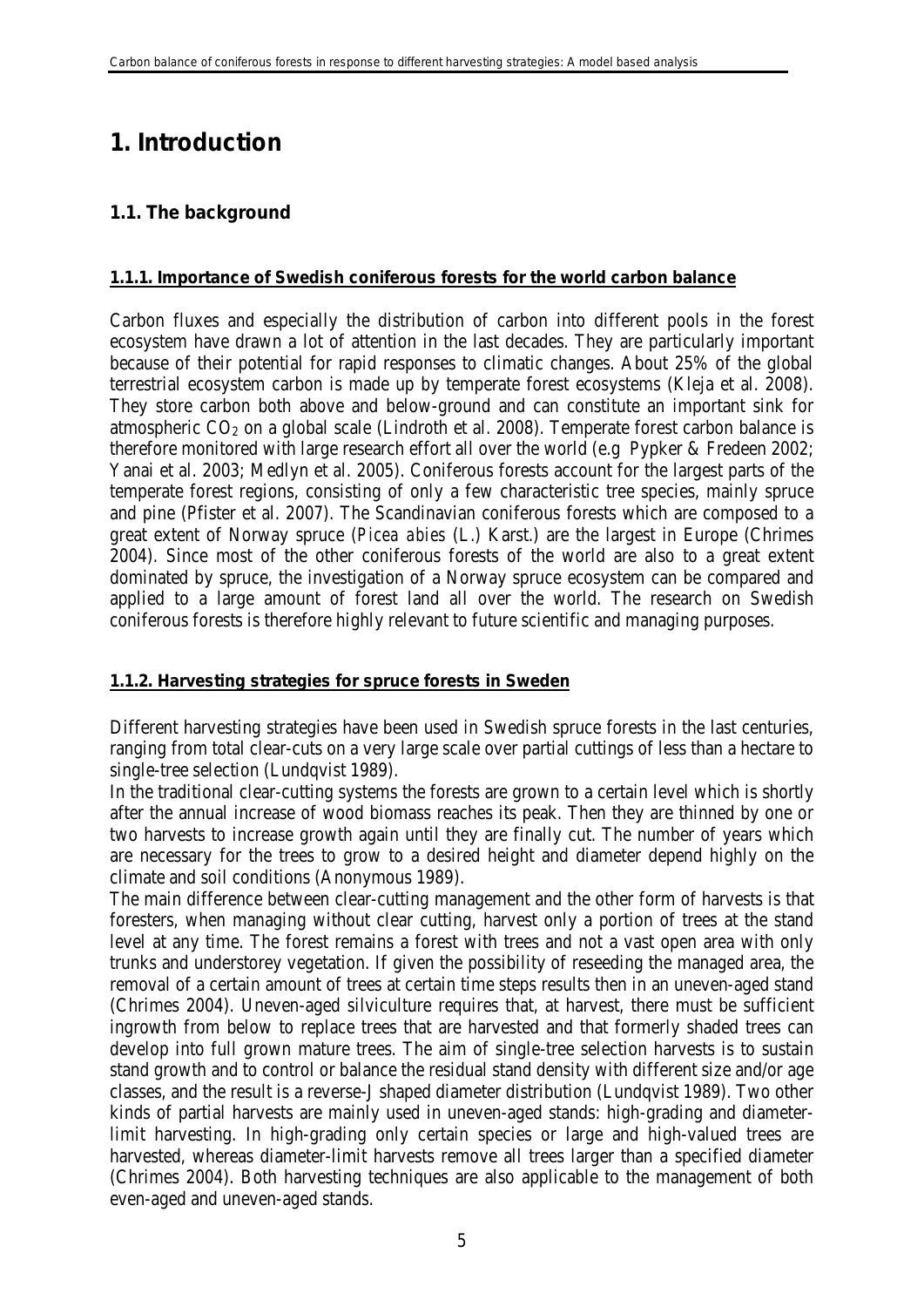From the second half of the nineteenth century until the early 1950s, the high-grading partial cuttings dominated Swedish forestry (Nilson 2001). Today the Swedish forests are currently managed traditionally with clear-cutting systems. One of the main reasons for this is that laws of the late 1940s were enforced under the Swedish Forestry Act (Chrimes 2004) to forbid the practice of partial harvesting because these partial harvests were regarded unfavourable for timber production. In present days, there is increasing interest in Sweden for sustainable forest management strategies and multiple-use of forests. In spruce forests, different forms of uneven-aged silviculture have been reported to successfully fulfil the requirements for both biodiversity and timber production (Lähde et al. 2001).

Since the laws against single-tree selection are not in power anymore, now more frequently, mainly among private forest owners, there has been a turning 'back to the roots' applying single-tree selection management.

#### <span id="page-7-0"></span>**1.1.3. Research on carbon balance and harvesting strategies of forests**

As stated above, research on the carbon fluxes of a forest ecosystem is done to a great extent. Some of the studies try to measure the whole ecosystem net exchange of  $CO<sub>2</sub>$  (e.g. Medlyn et al. 2005; Lindroth et al. 2008)). These measured fluxes are, however, the result of two very large opposite fluxes, one going into the system (assimilation) and one out of the system (respiration). Each of these large fluxes is again a result of a large number of smaller fluxes from a number of sub-compartments in the system. The fluxes are in turn controlled by a large number of factors, among which some dynamically react upon themselves. A complete understanding of these complex systems is therefore still not reached. To explain the entire system, some studies approach only parts of these carbon fluxes in a forest ecosystem, mostly dividing it into "above ground" and "below ground" fluxes or looking upon it on an even smaller scale (e.g. Law et al. 1999; Morén & Lindroth 2000; Ingwersen et al. 2008).

The  $CO<sub>2</sub>$  fluxes have been studied on a shoot, tree and ecosystem scale (Wallin et al. 2001). But even though some of the parts which make up the forest carbon fluxes of a forest are therefore well researched, the whole complex system has yet to be investigated. The application of mathematical models to elucidate the behaviour of these complex systems by comparison of the modelled results to the actual measurements has become a favoured tool in present research (e.g. Baldocchi & Wilson 2001; Medlyn et al. 2005). Modelling something as complex as a forest, however, is always a tightrope walk between a too simple model which does not reflect the measured data sufficiently and a too complex model which cannot be explained fully or even handled by the researcher and up to now there does not exist any standard user-optimized modelling program for forest ecosystems.

#### <span id="page-7-1"></span>**1.2. Aim of the study**

Most studies which consider the different harvesting strategies of coniferous forests have been motivated by economic reasons or the impact on biodiversity (e.g. Berg et al. 1994; Andreassen & Øyen 2002; Lundqvist et al. 2007).

But some studies have also measured and investigated the response of the carbon balance regarding clear cutting harvesting strategies or even selection cutting (e.g. Fernandez et al. 1993; Laporte et al. 2003; Freeman et al. 2005). The response of a temperate coniferous forest carbon balance to the different harvesting strategies applied in Sweden, especially the singletree selection strategy has not yet been analysed by means of modelling.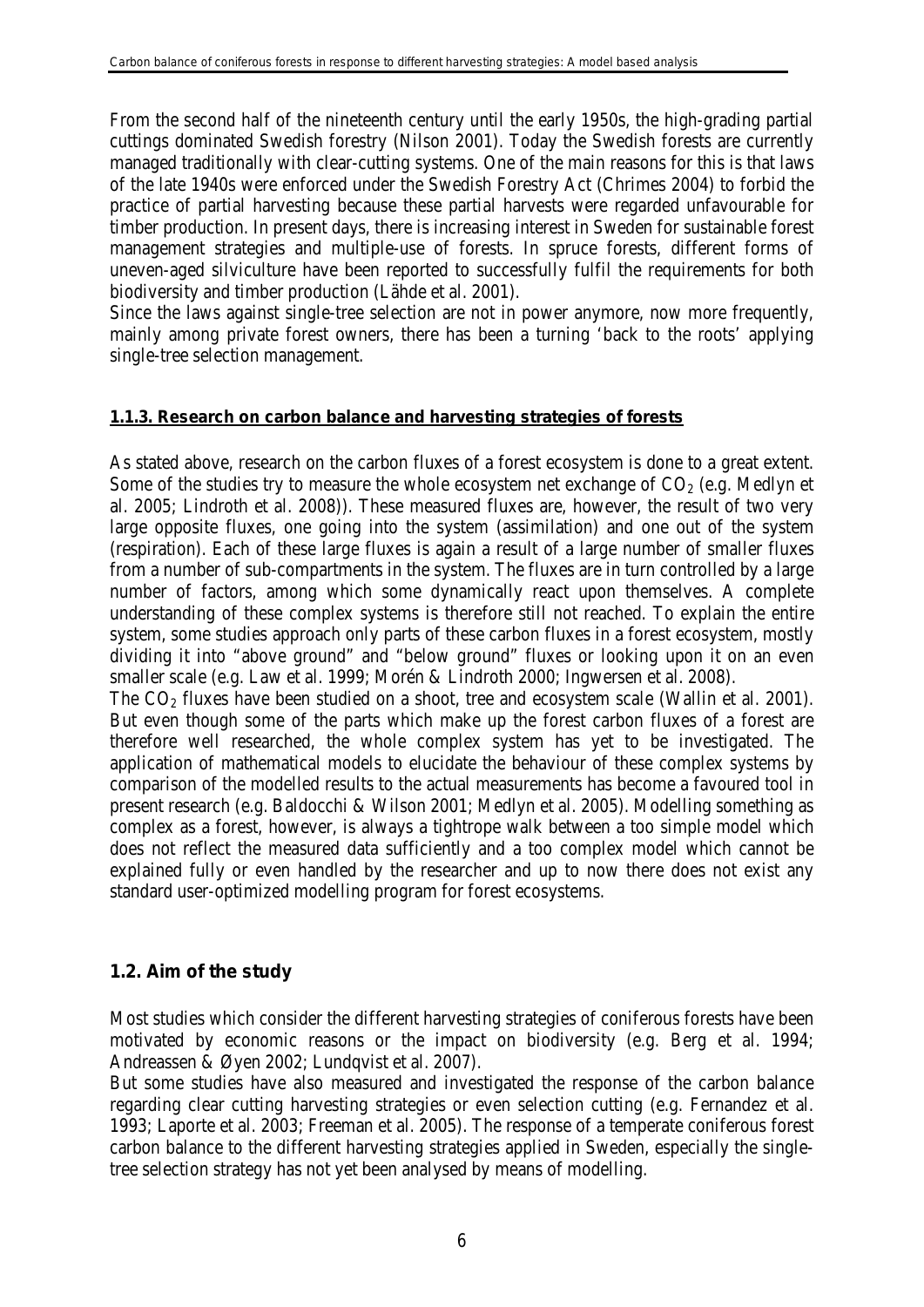Therefore the aim of this study is

- To investigate how time, sequence and size of management interventions impact on the carbon balance of a forest.
- To use a process based model for this investigation. It should simulate the coniferous forest with all the carbon pools and fluxes as close to reality as possible.
- To study important forest management strategies and compare them in three different scenarios.
- To make a comparison between two sites of different latitude since the harvesting strategies might work differently in different climatic conditions.
- To give a suggestion as to which harvesting strategy would be the best under which climatic condition regarding carbon accumulation and wood production.

# <span id="page-8-0"></span>**1.3. The harvesting scenarios**

All harvesting scenarios start with the same conditions: Young spruce seedlings are planted on a total clear-cut area which is in equilibrium with itself regarding  $CO<sub>2</sub>$  fluxes. Upon these sites different managing strategies will be performed.

# <span id="page-8-1"></span>**1.2.1. First scenario: Control scenario**

The trees are just grown and are not disturbed by any harvests. The living carbon biomass should in theory increase sigmoidally and then reach a certain level where the ecosystem is more or less in equilibrium (Fig1). Since it does not store more carbon biomass after reaching the plateau, it should be expected that after that point the forest ecosystem will be regarded as neutral to its surroundings.

# <span id="page-8-2"></span>**1.2.2. Second scenario: Clear-cutting management**

The trees are grown for a certain number of years, depending on the traditional rotation period of that climate. Then two thinnings are executed and finally the trees are completely harvested at the traditional point of harvest. Regarding the tree biomass, the start of this scenario should look the same, but from the thinnings on it will have a different shape (Fig 1). From that point on, there will be a lot of stem biomass removed from the system, but all the foliage, branch and root biomass will be left on site and subject to heterotrophic respiration. Finally, when the total clear cut takes place, all stem biomass is removed, and harvesting residues will be left at the site, entering the pool of dead organic matter which from now on will be a source for  $CO<sub>2</sub>$ to its surroundings.

# <span id="page-8-3"></span>**1.2.3. Third scenario: Single-tree selection**

The trees are grown for a shorter number of years, after which the selection harvest of single trees will start. The number of years is again dependent on the respective climate. The time steps between the selective harvests are quite short and only a small amount of the trees is taken out at each harvest. Regarding the tree biomass, we will expect the same start as before, but then the shape of the curve should look like a saw which is closer to the curve of the control (Fig1), than to the clear-cut curve. Each time when the Single-Tree Selection occurs,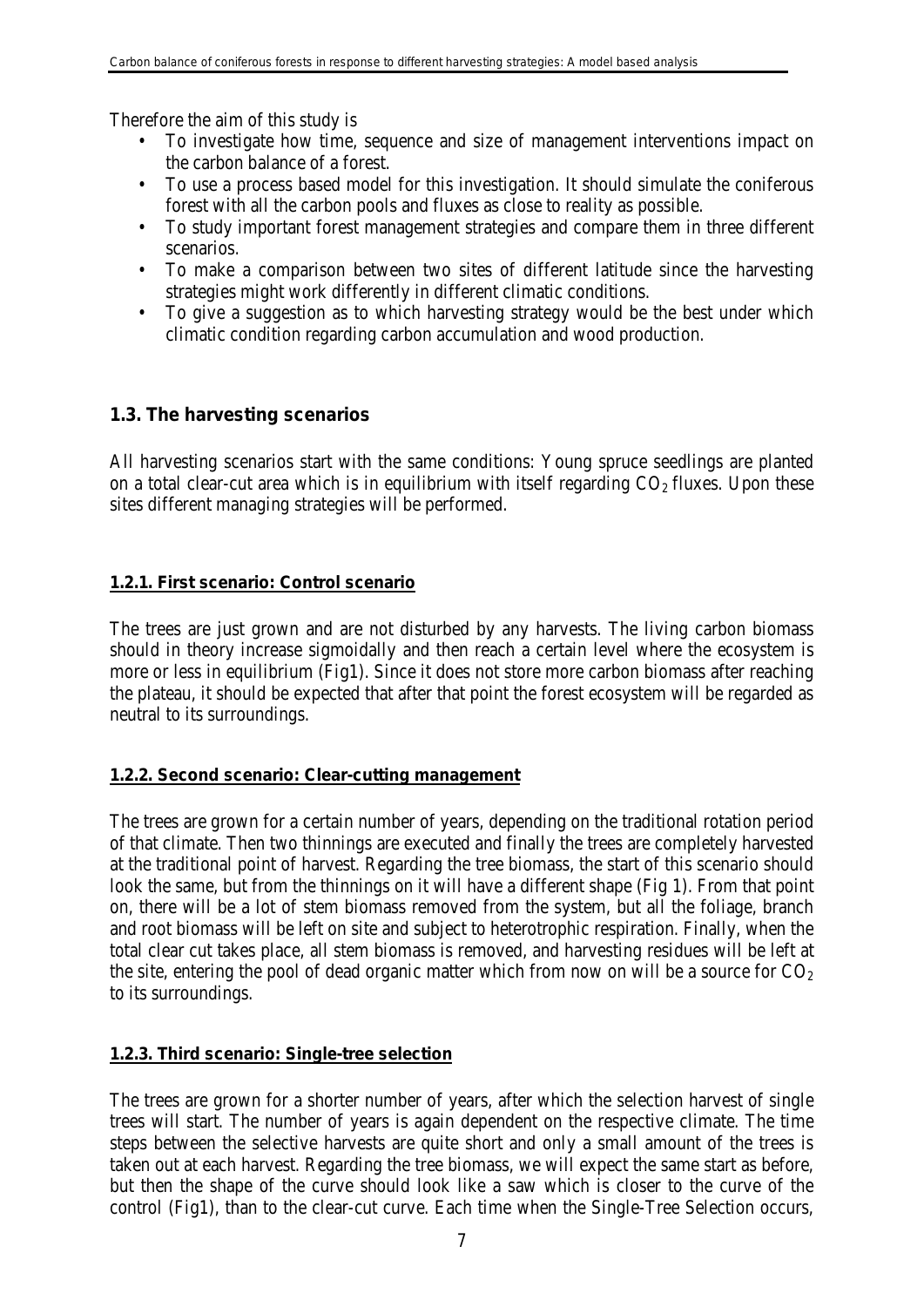only a smaller amount of stem biomass will be removed from the system. Foliage, branch and root biomass will also be left on site, subject to heterotrophic respiration. When the forest reaches its equilibrium, the Single-Tree Selection should always take out an amount of stems which equals the amount that otherwise would have died from the system because of natural thinning.

These scenarios are of course simplifications of the complexity that is found in the real world and should be regarded as model forest scenarios. For a simple approach we assumed a nutrient (nitrogen) non-limited system and with no losses of carbon, e.g. dissolved organic matter. We also assumed a forest consisting only of trees, excluding interactions with ground vegetation.



**Fig. 1:** Expected living biomass over time in the three Scenarios.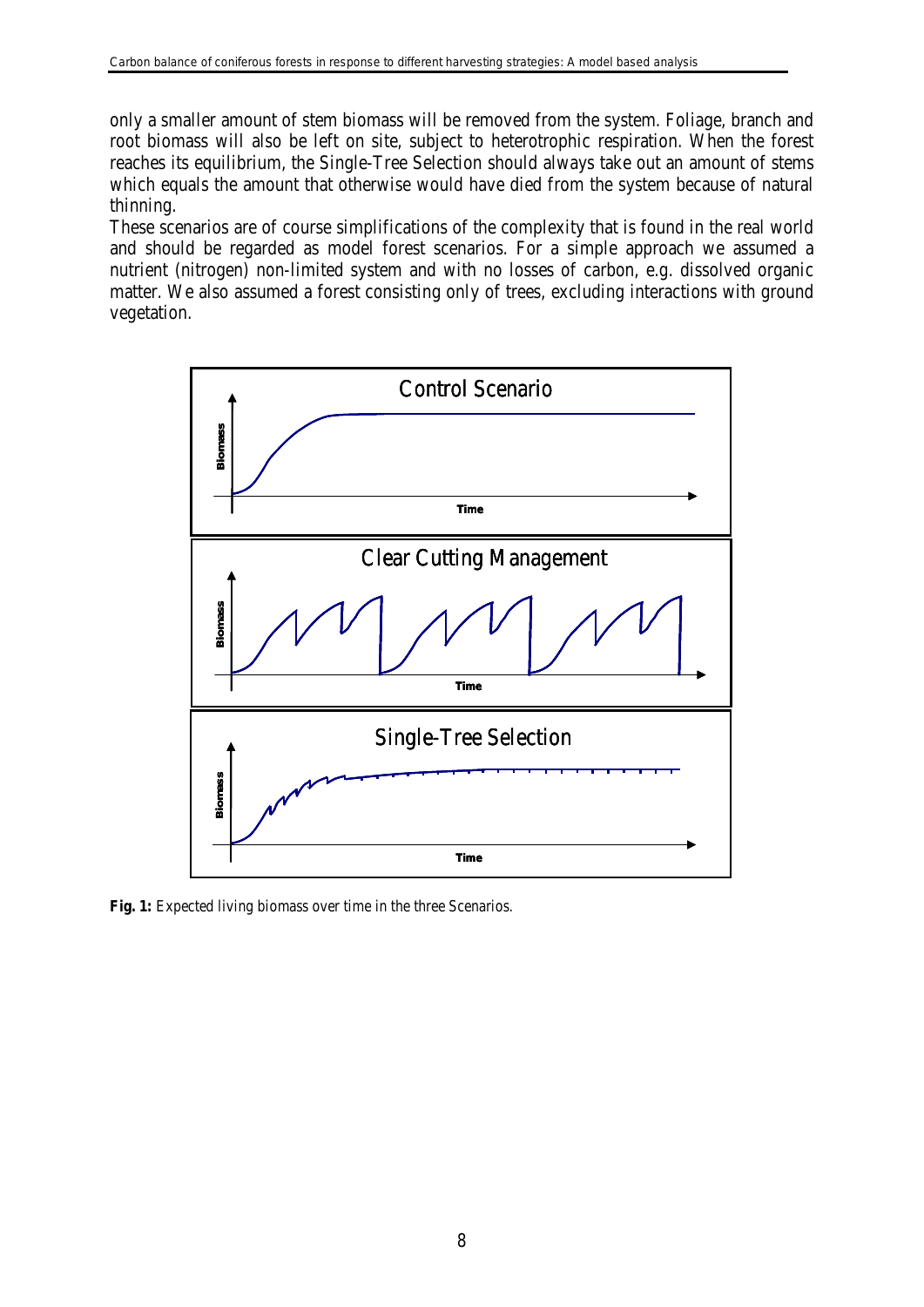# <span id="page-10-0"></span>**2. Materials and methods**

### <span id="page-10-1"></span>**2.1. Study sites**

The sites which were used for the model scenarios are Asa and Flakaliden (Fig. 2). In both sites the major tree species is Norway spruce (*Picea abies* (L.) Karst.) (Fig3). The trees of the stand on both sites have an age of approximately 40 years. The sites were chosen because of the large climatic difference between them. Properties of the sites are summarised in Table 1.

Flakaliden was clear-cut in 1963 and Asa in 1966, the former forest generation in Flakaliden was a Norway spruce stand of an age of over 100 years, while in Asa existed a mixed forest of spruces and pines of 80-120 years (Kleja et al. 2008). Both were planted with Norway spruce seedlings directly after the clear-cut.



**Fig. 2:** Location of the study sites in Sweden

### <span id="page-10-2"></span>**2.2. Data acquisition and handling**

To simulate the dynamics of a Norway spruce forest grown on these sites as well as possible, flux measurements of evapotranspiration and  $CO<sub>2</sub>$  which have been taken directly on the sites, were used for validating a process based model (cf. Aubinet et al. 1999). The flux measurements were taken by an eddy-flux measuring system located 3 m above the highest tree of the site (Fig. 3). Gap-filling of the climatic data was done with data from official weather stations, which were located near the measuring masts. The obtained data of the fluxmeasurements and the climatic data ware afterwards post-processed for further usage by the programs P-Graph and Microsoft Excel. The process based model was run on climatic data which were measured directly on these sites. These were standard variables; incoming solar shortwave radiation, temperature, air humidity and precipitation.

**Table 1:** Characteristics of the study sites (after Kleia 2008)

|                                         | Asa                | Flakaliden         |
|-----------------------------------------|--------------------|--------------------|
| Latitude                                | $57^\circ 08'$ N   | $64^{\circ}$ 07' N |
| Longitude                               | $14^{\circ} 45' E$ | $19^{\circ} 27'E$  |
| Altitude (m a.s.l.)                     | 190-200            | 310-320            |
| Mean annual temperature $({}^{\circ}C)$ | 5.5                | 1.2                |
| Mean length of growing season (days)    | 190                | 120                |
| Mean annual precipitation (mm)          | 688                | 523                |
| Major tree species                      | Picea abies        | Picea abies        |
| Stand age in 2001                       | 38                 | 42                 |
| Basal area $(m^2 \text{ ha}^{-1})$      | 26                 | 20                 |
| Soil type according to FAO (1990)       | Podsols            | Podsols            |
| Vegetation zone                         | Boreo-nemoral      | <b>Boreal</b>      |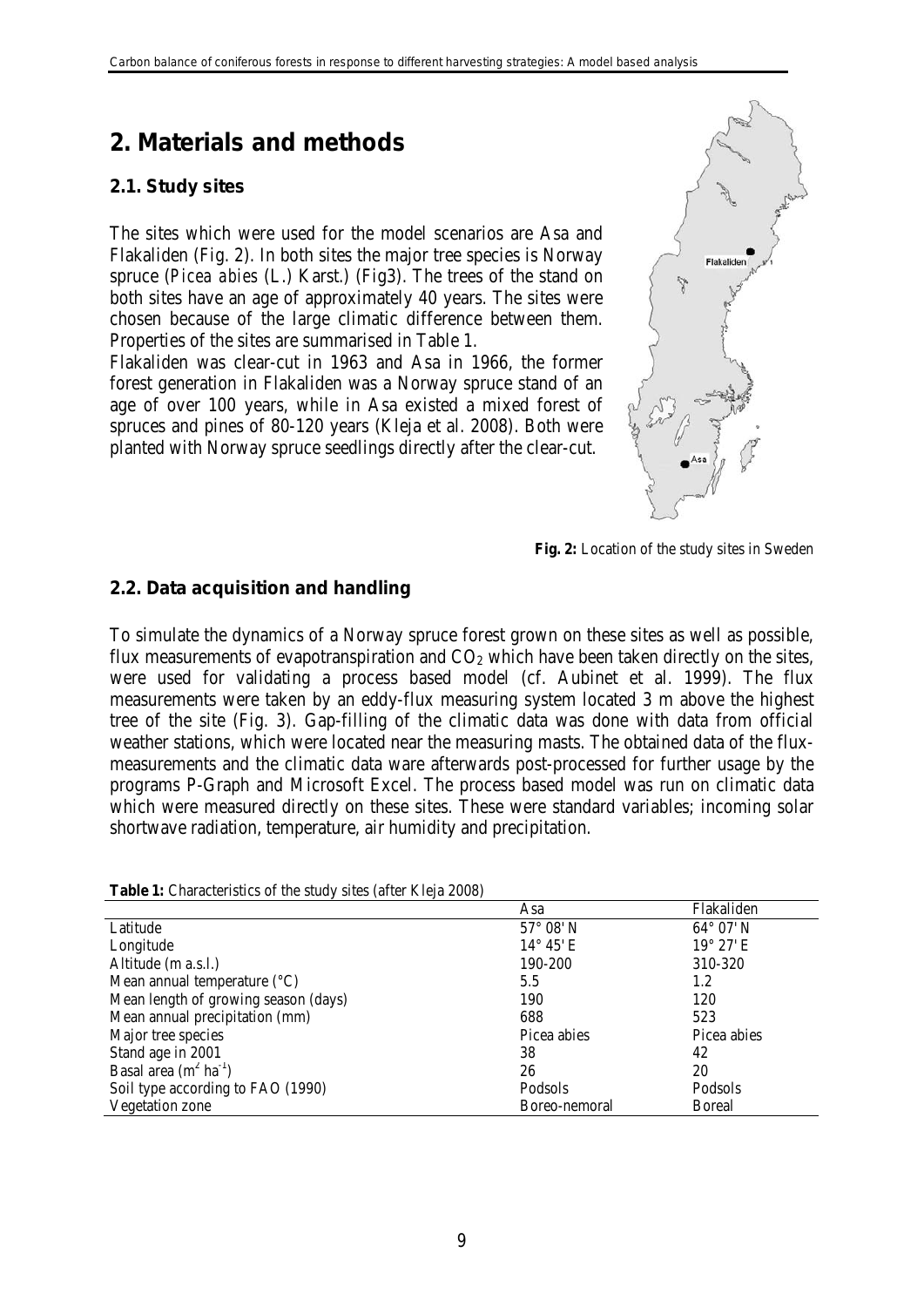

Fig. 3: The 15-m mast at Flakaliden where the CO<sub>2</sub>-flux measurements are taken. In the background are Norway spruce trees. Foto: Anders Båth and Achim Grelle (http://www-carbonsweden.slu.se)

# <span id="page-11-0"></span>**2.3. Modelling approach**

#### <span id="page-11-1"></span>**2.3.1. Model overview**

The main model used for carrying out the simulations for the scenarios was the BIOMASS model (McMurtrie et al. 1990; McMurtrie & Landsberg 1992; McMurtrie et al. 1992a; McMurtrie et al. 1992b; McMurtrie & Wang 1993; McMurtrie 1993; Gholz et al. 1994). This model simulates the growth of the forest and the litter productions and can be altered to perform the harvests in the thinning scenarios. The different parts of the tree are divided by the model in separate pools (Fig. 4). The final output of this model includes the leaf area index (LAI), the gross primary production (GPP), the net primary production (NPP), for all the separate pools of the trees the total amount of biomass each year, the annual autotrophic respiration, the annual production and finally the annual amount of litter.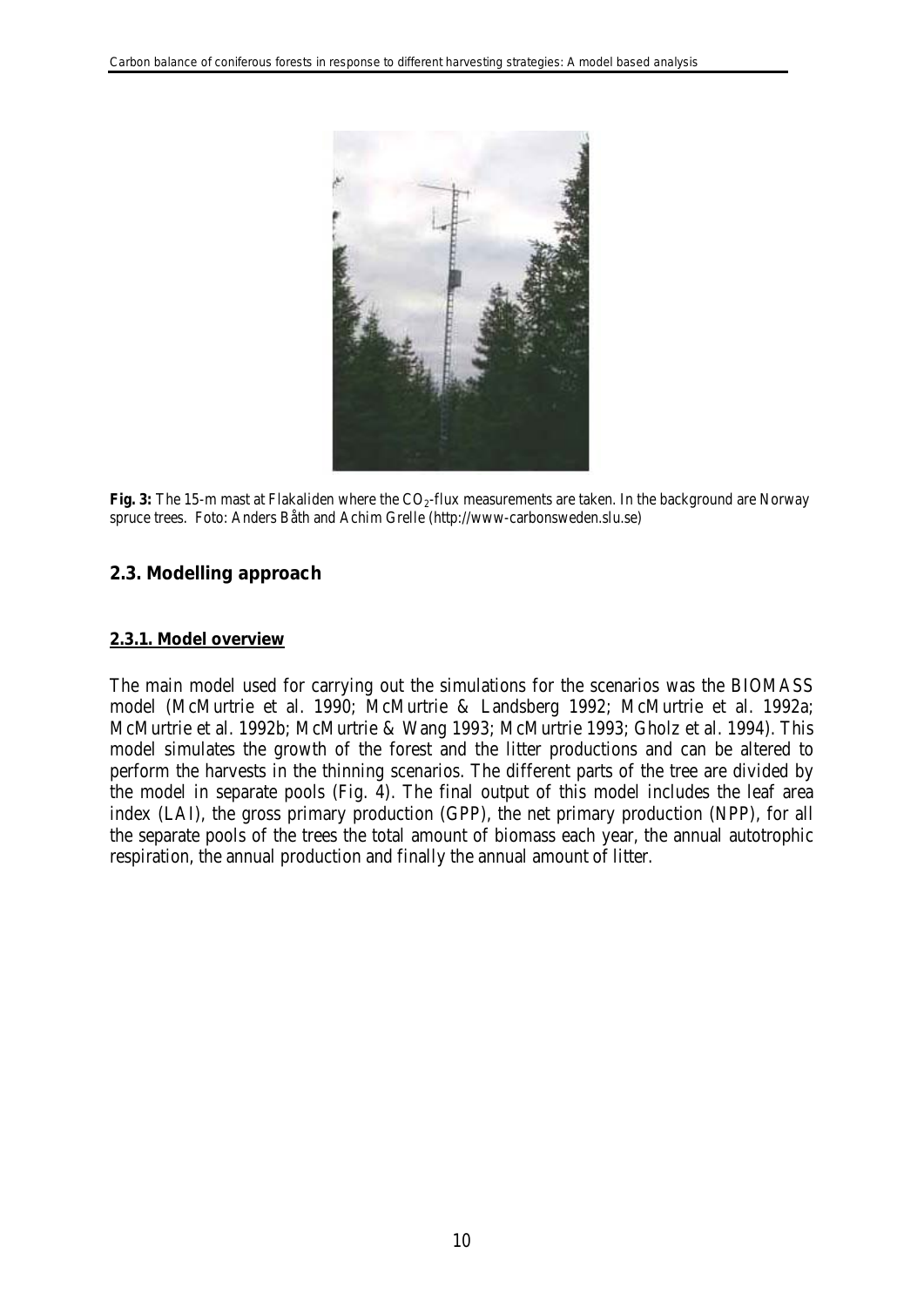

Fig. 4: Overview of the used models.

The heterotrophic respiration is not covered by this model and is executed by the Q-model (Agren & Bosatta 1987; Agren et al. 2007).. The Q-model divides the dead organic matter into three different classes, respectively, to decomposition and treats them differently. Because the BIOMASS model is not considering fine roots as a separate pool, they are considered a fraction of the pool of roots; the rest is considered coarse roots. Since fine roots have a much shorter lifespan and a faster decomposition rate than the normal roots, the fine roots have been split from the root pool of the BIOMASS model to be processed separately by the Q-model. The partition of fine roots from the root pool is estimated after Ågren (2007). . Stumps are also treated by the BIOMASS model as part of the roots. Since they decompose more slowly than the average coarse roots, they should be treated as stem wood for decomposing purposes instead of coarse roots. After a harvest, the harvested coarse root pool is divided into a pool of coarse roots and stumps.

#### <span id="page-12-0"></span>**2.3.2. The BIOMASS model**

The BIOMASS model is based on a large number of sub-models describing radiation interception, canopy photosynthesis, allocation of photosynthates among plant organs, biomass growth, litter fall and water balance (Fig 5). The theory of these sub-models with a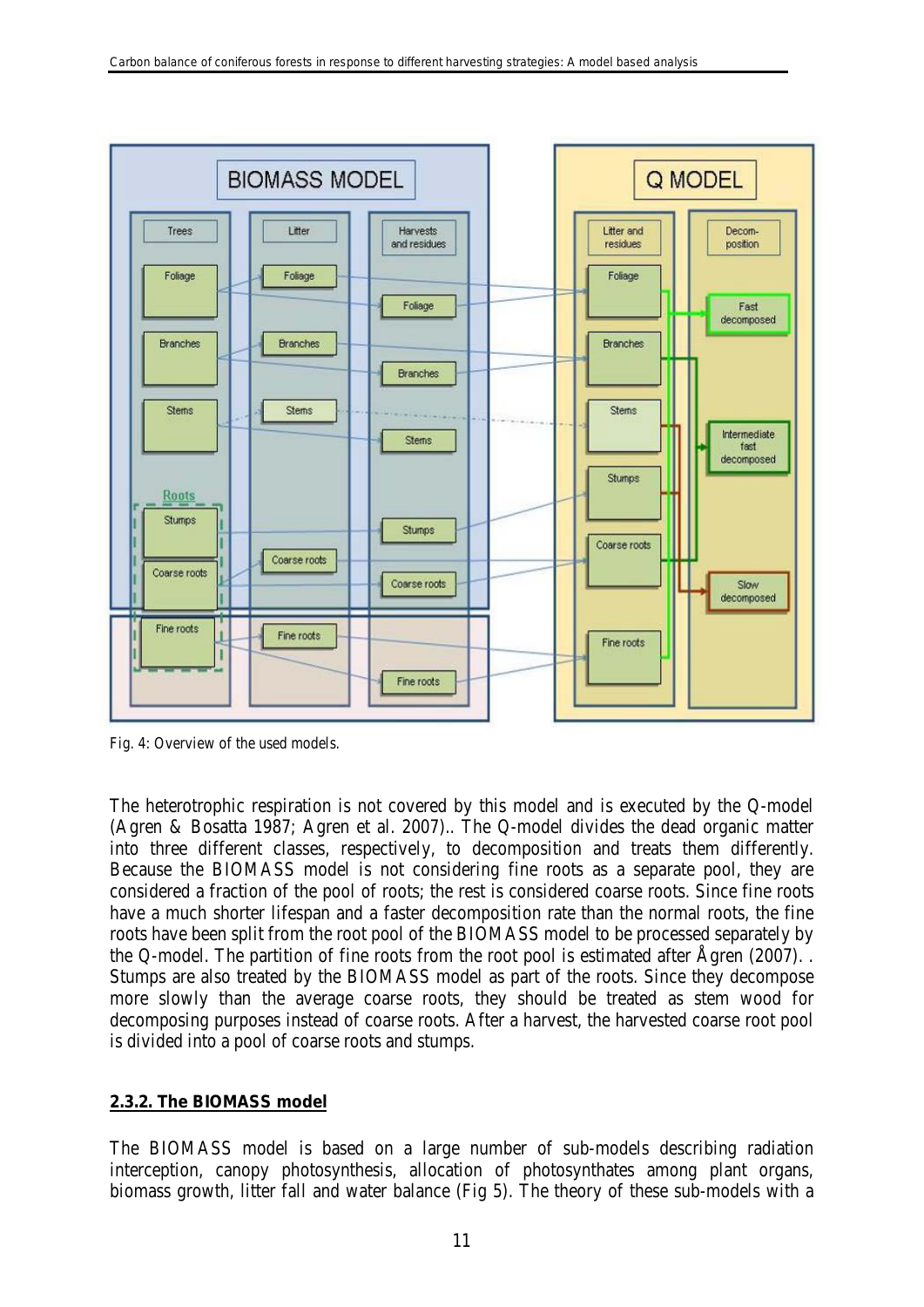detailed description of the equations can be found in the detailed guide of the model (McMurtrie et al. 1990; McMurtrie & Landsberg 1992; McMurtrie et al. 1992a; McMurtrie et al. 1992b; McMurtrie & Wang 1993; McMurtrie 1993; McMurtrie et al. 1994).



# **BIOMASS**

**Fig. 5:** Schematic diagram of the BIOMASS model.

BIOMASS requires daily meteorological inputs of shortwave radiation, maximum and minimum air temperature, precipitation, and humidity of the air. Gross primary production is calculated from a radiation interception model which requires information on canopy architecture and a model of leaf photosynthesis by C3 plants, based on biochemical properties. Tree crowns are regarded to be ellipsoidal in shape, and the canopy is divided into three horizontal layers, each with different photosynthetic parameters, the most important is here light interception (Gholz et al. 1994). Radiation absorption is used by a sub-model to calculate canopy photosynthesis. The sub-model considers separately the interception of direct and diffuse radiation, being estimated for both sunlit and shaded foliage. The rate of photosynthesis is obtained by the summation of contributions from foliage above and below light-saturation which depends on the solar zenith angle and the distribution of leaf angles. Photosynthates are allocated to growth of the compartments of foliage, branches, stems, and coarse roots, according to an allocation scheme. The autotrophic respiration is separated into growth respiration and maintenance respiration. Litter production takes place in all compartments of the tree. The water balance sub-model includes precipitation, interception, percolation, run-off, and the transpiration of trees. The water balance constrains growth through stomata regulation and the shedding of foliage.

The model was adjusted to the boreal conditions by modifying functions describing postwinter recovery and autumn decline of photosynthetic capacity (Bergh et al. 1999; Wallin et al. 2001).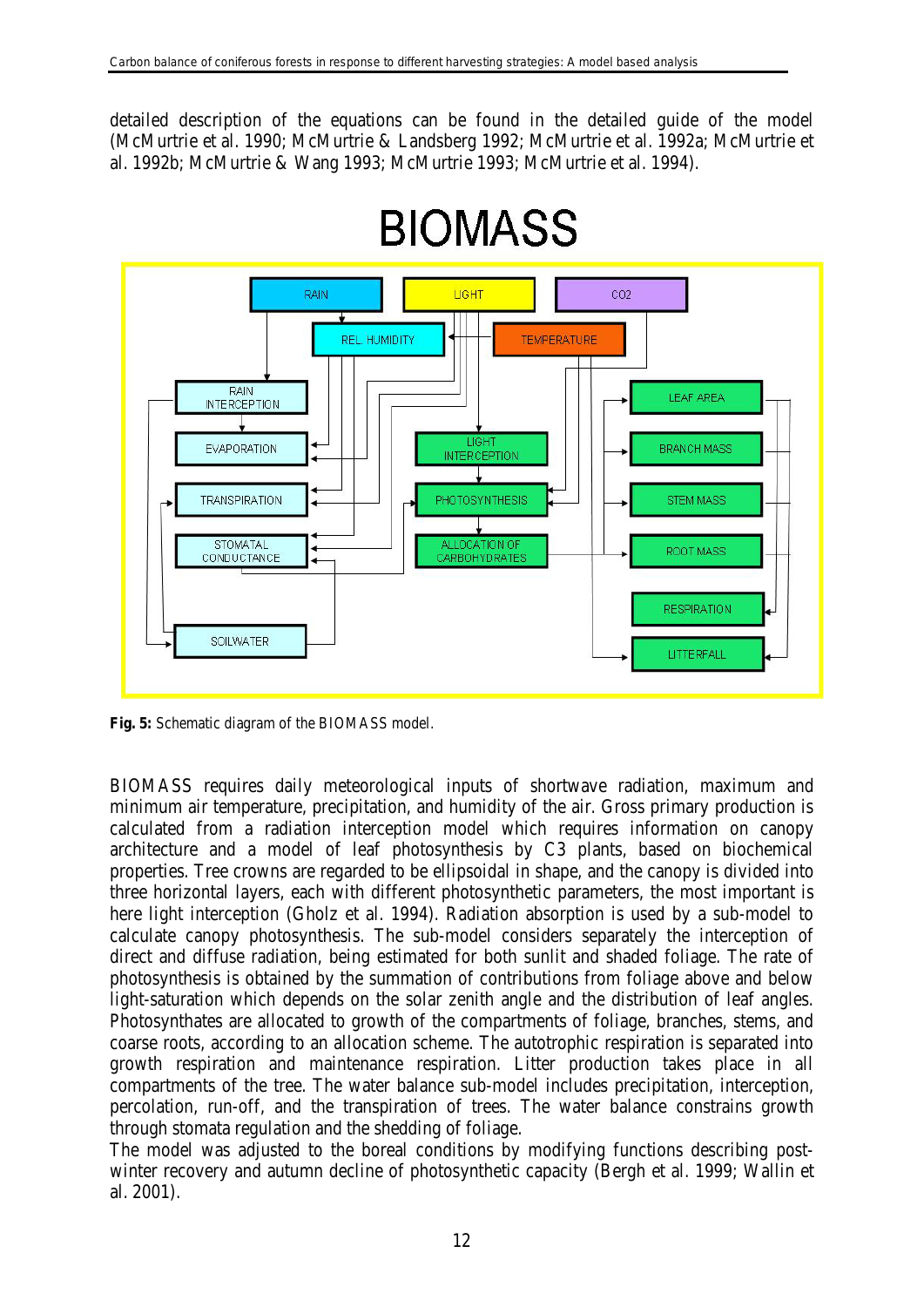#### <span id="page-14-0"></span>**2.3.3. The Q-model**

The Q-model is a yearly-based decomposition model, which covers the complete heterotrophic respiration part of the forest in this work. The decomposition of the different litter fractions is calculated according to a concept where the invasion rates of decomposers organisms depend on the litter type, i.e. the litter quality (Hyvönen & Ågren 2001; Eq. 1-5).

$$
G_n(t) = (1 + \alpha t)^{-z} \tag{1}
$$

$$
G_{\rm w}(t, t_{\rm max}) = \frac{2}{t_{\rm max} \alpha (1-z)} \left[ (1+\alpha t)^{1-z} - \left( 1 - \frac{t}{t_{\rm max}} \right) \right] + \frac{2}{t_{\rm max}^2 \alpha^2 (1-z)(2-z)} \left[ 1 - (1+\alpha t)^{2-z} \right] + \left( 1 - \frac{t}{t_{\rm max}} \right)^2 t < t_{\rm max}
$$
\n(2)

$$
G_{\rm w}(t, t_{\rm max}) = \frac{2}{t_{\rm max} \alpha (1-z)} (1+\alpha t)^{1-z}
$$
  
+ 
$$
\frac{2}{t_{\rm max}^2 \alpha^2 (1-z)(2-z)}
$$
  
+ 
$$
\left[ (1+\alpha (t-t_{\rm max}))^{2-z} - (1+\alpha t)^{2-z} \right]
$$
  

$$
t > t_{\rm max}
$$
 (3)

$$
\alpha = f_C \beta \eta_{11} u_0 q_0^{\beta}
$$
\n
$$
1 - e_0 \tag{4}
$$

$$
z - \overline{\beta \eta_{11} e_0} \tag{5}
$$

Here  $G_n(t)$  determines the fraction of initial carbon remaining in a needle or fine root pool after time t and  $G_w(t,t_{max})$  describes the same function for the woody components with  $t_{max}$  the time it takes for decomposers to completely invade these litter components. The other parameters used are  $f_c = 0.5$  (carbon concentration in decomposer biomass), b= 7 (a shape parameter determining how steeply the decomposer growth rate changes with substrate quality),  $g11 = 0.36$  (a parameter determining how rapidly substrate quality decreases). The parameter  $u_0$  is coupled to the growth rate of the decomposers which depends on climate, and is correlated with latitude (Eq.6.).

$$
u_0 = 0.0855 + 0.0157(50.6 - 0.768 \text{ Latitude})
$$
 (9)

 $(6)$ 

The calculation of the remaining carbon is made as a function of years for each litter pool separately. The total soil carbon consists of the sum of remaining litter pools of different ages and from different tree components. Since there is no vertical partitioning of soil carbon in the model all soil carbon is included. This assumes that climatic variability with depth can be neglected, as well as differences in the interaction between soil carbon and the mineral soil matrix.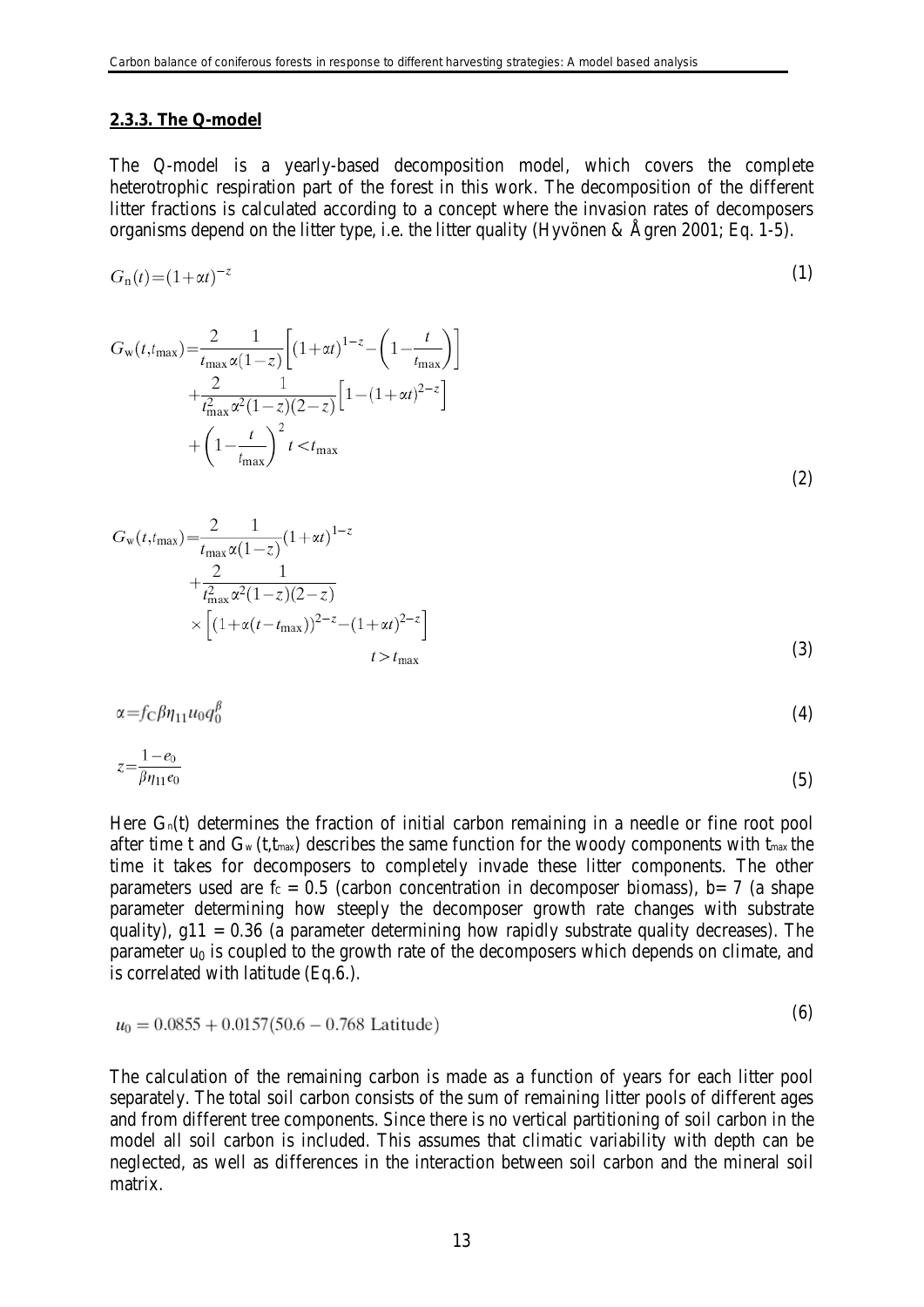The calculations are executed in triangular matrix in Excel where the input of litter and harvest leftovers for each year decomposes. The Q-model treats needles and fine roots as fastcomposing components, stems and stumps as slow composing components and branches and coarse roots as composing at an intermediate speed.

### <span id="page-15-0"></span>**2.4. Fitting of the BIOMASS model**

The BIOMASS model was not originally designed for the purpose of this work. It has been changed previously to match the climatic conditions of Sweden, but it had to be parameterized to simulate the forests on the two sites as close as possible to reality. There have been two steps in the parameterization of the model.

#### <span id="page-15-1"></span>**2.4.1. Short-time comparison with the flux measurements**

On-site flux measurements of  $CO<sub>2</sub>$  and evapotranspiration from the two years of 2001 and 2002 were available for both Flakaliden and Asa. To make sure that the model reflects reasonable values for the fluxes, the BIOMASS model was run with climate data of these two years for both sites. The evapotranspiration flux was directly compared to the transpiration values delivered by the BIOMASS model. For a comparison with the  $CO<sub>2</sub>$ -fluxes, it would have been necessary to use a simulated value for the net ecosystem exchange (NEE). Since BIOMASS does not cover the heterotrophic part of the NEE and the Q-model runs only on a yearly basis, the NEE had to be calculated differently. To calculate the heterotrophic respiration  $(R_H)$  an exponential function depending on temperature was applied, where t is the temperature in degrees Celsius (Eq.7).

$$
R_H = 0.2 \cdot e^{(\frac{\ln(3.5)}{10t})}
$$
 (7)

To get the total NEE, these calculated values were then subtracted from the values for the net primary production (NPP), simulated by BIOMASS. Then the NEE and the  $CO<sub>2</sub>$ -fluxes were compared. The parameters of the BIOMASS model were then altered to achieve a better fit to these values.

#### <span id="page-15-2"></span>**2.4.2. Comparison of the long-time run with literature values**

Since the short-time comparison with the flux-measurements can only indicate a reasonable behaviour of the model at a momentary stage, but not guarantee the same for the growth in the long run, it had to be ensured, that the control scenario runs with the model would reach the characteristics values, the literature could provide for a given age for each of the sites. The values used in this way for the long-time parameterization are summarised in Table 2.

The values of the BIOMASS simulations have been compared at year 39 to the values for Asa and at year 43 for Flakaliden. The parameters have been altered to fit the values as well as possible. After a reasonable fit, the resulting parameters have been tested against the fluxmeasurements again.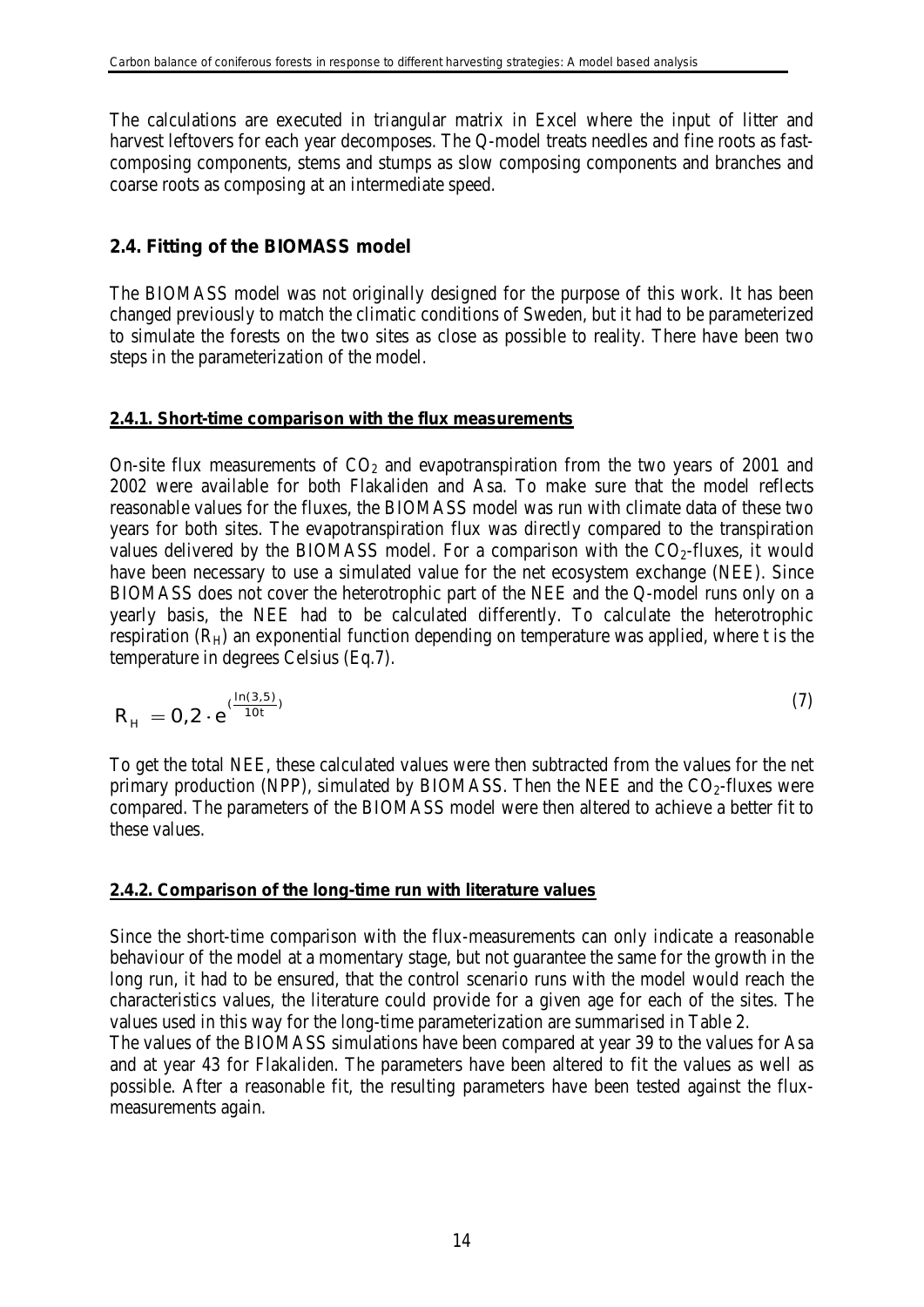| $\alpha$ characteristics of the and transmitted (after Emalour 2000) |      |            |  |  |
|----------------------------------------------------------------------|------|------------|--|--|
|                                                                      | Asa  | Flakaliden |  |  |
| Projected leaf area index                                            | 3.7  | 3.4        |  |  |
| Site class index (tree height at 100 years)                          | 31   | 17         |  |  |
| Stand age in 2002                                                    | 39   | 43         |  |  |
| Tree density (no. $ha^{-1}$ )                                        | 2834 | 2603       |  |  |
| Maximum tree height (m)                                              | 25.1 | 12.7       |  |  |
| Basal area $(m^2 \text{ ha}^{-1})$                                   | 32.3 | 20.7       |  |  |
| Stem biomass (g $C/m^2$ )                                            | 4360 | 1600       |  |  |
| Foliage biomass (g $C/m^2$ )                                         | 569  | 529        |  |  |
| Live branch biomass (g $C/m^2$ )                                     | 1690 | 1330       |  |  |
| Dead branch biomass (g $C/m2$ )                                      | 114  | 54         |  |  |
| Stump biomass (g $C/m^2$ )                                           | 503  | 232        |  |  |
| Coarse root biomass (g $C/m^2$ )                                     | 824  | 289        |  |  |
| Fine root biomass (g $C/m^2$ )                                       | 394  | 279        |  |  |

**Table 2:** Stand characteristics of Asa and Flakaliden (after Lindroth 2008)

### <span id="page-16-0"></span>**2.5. Management plan and treatment of the scenarios**

All scenarios have a length of 300 years. The climate data, on which the model will run, will only be the year 2001, which is then repeated 300 times. This is done to exclude interactions with changes in climate, which would confuse the interpretation of the results. The amount of 300 years, which correspond to three rotations in this study, is necessary to get stable simulations results. For the clear-cutting scenario e.g., this will allow us to study the carryover effects of two clear-cut rotations to the last rotations period.

#### <span id="page-16-1"></span>**2.5.1. Control scenario**

In the control scenario there will be no harvest or other artificial thinnings. The only thing which is not running dynamically is the vertical crown size (green height), due to technical reasons of the program. This is increased at 3 time steps, at year 20 and at year 100 reflecting both how high the tree is and how far down the tree can still grow needles. Since Norway spruce trees grow rarely older than 150 years in artificially planted stands, from year 100 on a tree dying will be introduced by adding a certain percentage of stem-litter. Since regeneration of new trees under old trees is not possible in the BIOMASS model, the number of stems is kept constant to reflect that a new tree is continuously replacing an old dying tree.

#### <span id="page-16-2"></span>**2.5.2. Clear-cutting management**

In the clear-cutting management, three thinnings will be executed before the final harvest in Asa and two thinnings in Flakaliden. The thinnings will be done at years 30, 50 and 70 after planting for Asa and at years 55 and 75 for Flakaliden. In Asa with each thinning the total biomass and the amount of trees will be reduced by 20%, and in Flakaliden by 27%. Since BIOMASS treats the number of trees independent of the amount of tree biomass, the reduction of both values by the same percentage guarantees that the average size of the trees stays the same right after thinning. The final harvest will happen both in Asa and in Flakaliden at year 100. At the final harvest, the living biomass is reduced to zero. After the final harvest the BIOMASS simulations will start over from a clear cut two times until the end of the scenario at 300 years. The Q-model will deal with the dead organic matter of the rotation period before, which will give carry over effects to the following periods. The stem biomass here will not be added to the Q-model and therefore not be subject to heterotrophic respiration since the stems are harvested and taken away from the site.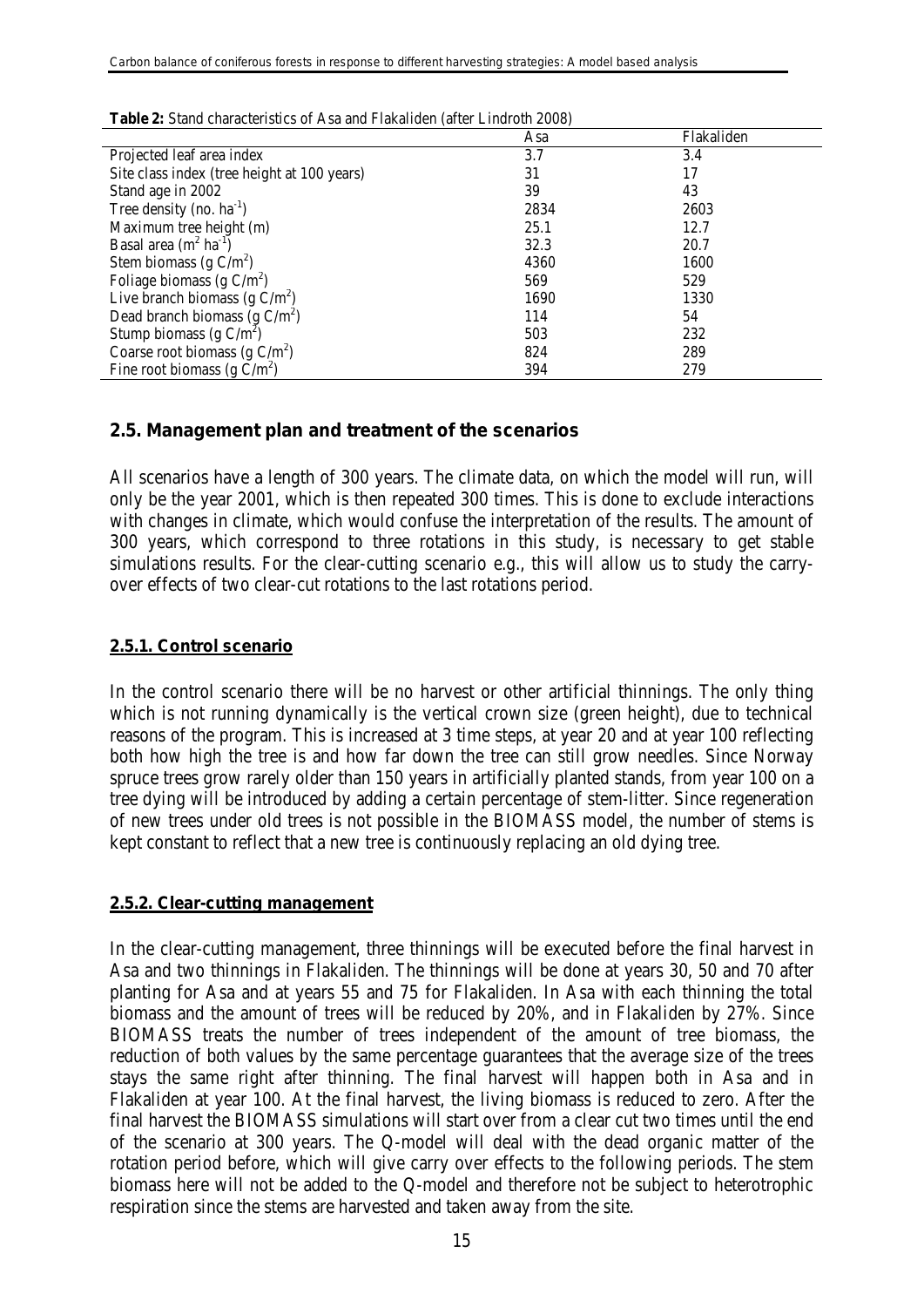#### <span id="page-17-0"></span>**2.5.3. Single-tree selection**

In single-tree selection, the thinnings were executed a little bit earlier and at shorter intervals. The thinning started at year 20 in Asa and at year 30 in Flakaliden. Afterwards a thinning was done every 5 years in Asa and every 10 years in Flakaliden. The values for the time steps are taken from the literature (Lundqvist 1989). The aim is here according to theory to achieve a steady state in the biomass and leaf area index. This time only a smaller percentage of the biomass will be taken out but the amount of trees will stay the same as in the control scenario. This is to mirror the growing of younger trees in the place of the old tree which has been taken out. To reflect the different size of the trees in a forest managed with single-tree selection, the needles of the older trees will have the possibility of growing down further than in a forest where all trees have the same height. The green height of the single-tree selection scenario will therefore also stay the same height after 100 years like in the control. Like in the clear-cutting management, the harvested stem-biomass will not be subject to heterotrophic respiration.

# <span id="page-17-1"></span>**3. Results**

### <span id="page-17-2"></span>**3.1. Validation of the Models**

#### <span id="page-17-3"></span>**3.1.1. Flakaliden**

After the fitting of the model to the measurements of the  $CO<sub>2</sub>$ -fluxes (cf. Morén 2000), the BIOMASS model could sufficiently replicate the fluxes at the two sites. For Flakaliden, results are shown in Fig.6. The regression line between the measured  $CO<sub>2</sub>$ -fluxes and the calculated NEE had an  $\overline{R}^2$  value of 0.70. Only some few very low values in the measurements could not be reproduced.



**Fig. 6:** Measured CO<sub>2</sub>-fluxes and calculated net ecosystem exchange (NEE) of Flakaliden for the years 2001 and 2002. The light blue line shows all the  $CO<sub>2</sub>$ -fluxes while the dark blue line shows only the fluxes higher than  $-1.5$  $gC/m^2$ /day. The lower values were not possible to reproduce by the BIOMASS model.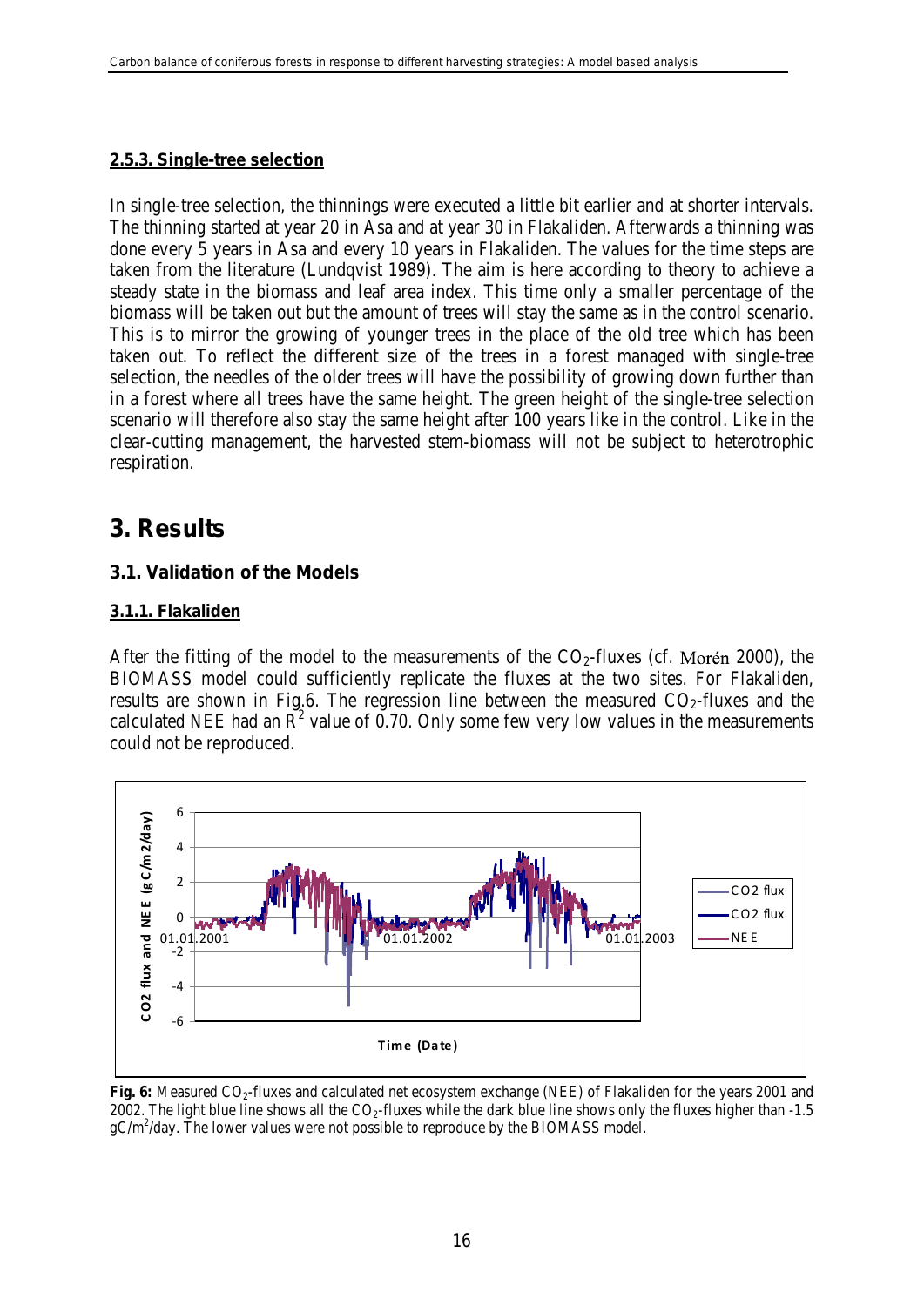Regarding the comparison of the evaporation, also the BIOMASS simulation reflected the measurements of Flakaliden sufficiently (Fig 7). The regression line had an  $\mathbb{R}^2$ -value of 0.71.



**Fig. 7:** Measured and by BIOMASS simulated evapotranspiration fluxes of Flakaliden for the years 2001 and 2002.

The parameterization of the BIOMASS model with the aim of simulating growth and development of the Flakaliden forest stand was one of the most challenging parts of this work. As stated above, the BIOMASS model consists of a large number of mathematical submodels which even dynamically interact with themselves. It was therefore hard to estimate all the changes in the outcome when a single parameter was changed. Since the BIOMASS model is not a steady-state based model and was not programmed for the purpose of this work, the values of the first runs did not match the target values of the literature. It took a large amount of changes in various parameters to reach a version of the model which could reproduce the target values of literature close enough. A list of the target values and their corresponding values from the BIOMASS runs are shown in Table 3. The version of the BIOMASS model which delivered these results was then tested against the fluxes again. The previous figures are the comparison with the final parameterization of the model.

|  |                                                     |  |  |  | <b>Table 3:</b> Comparison of the target values for the parameterization and the corresponding values from    |  |  |  |  |
|--|-----------------------------------------------------|--|--|--|---------------------------------------------------------------------------------------------------------------|--|--|--|--|
|  |                                                     |  |  |  | BIOMASS. Both columns describe the Flakaliden stand of 43 years. The values for stumps, coarse roots and fine |  |  |  |  |
|  | roots are treated in BIOMASS together as root pool. |  |  |  |                                                                                                               |  |  |  |  |

| Literature (Lindroth 2008) | <b>BIOMASS</b> |
|----------------------------|----------------|
| 3.4                        | 3.1            |
| 1600                       | 1636           |
| 529                        | 520            |
| 1330                       | 907            |
| 232                        |                |
| 289                        | 1066           |
| 279                        |                |
|                            |                |

# <span id="page-18-0"></span>**3.1.2. Asa**

The final version of the Flakaliden parameterisation was then applied to Asa. The aim of this work was to construct a version of the BIOMASS model which could flexibly work on all climatic factors and could simulate the growth and development of any Norway spruce forest dynamically when given the corresponding climate data. So when the final version was tested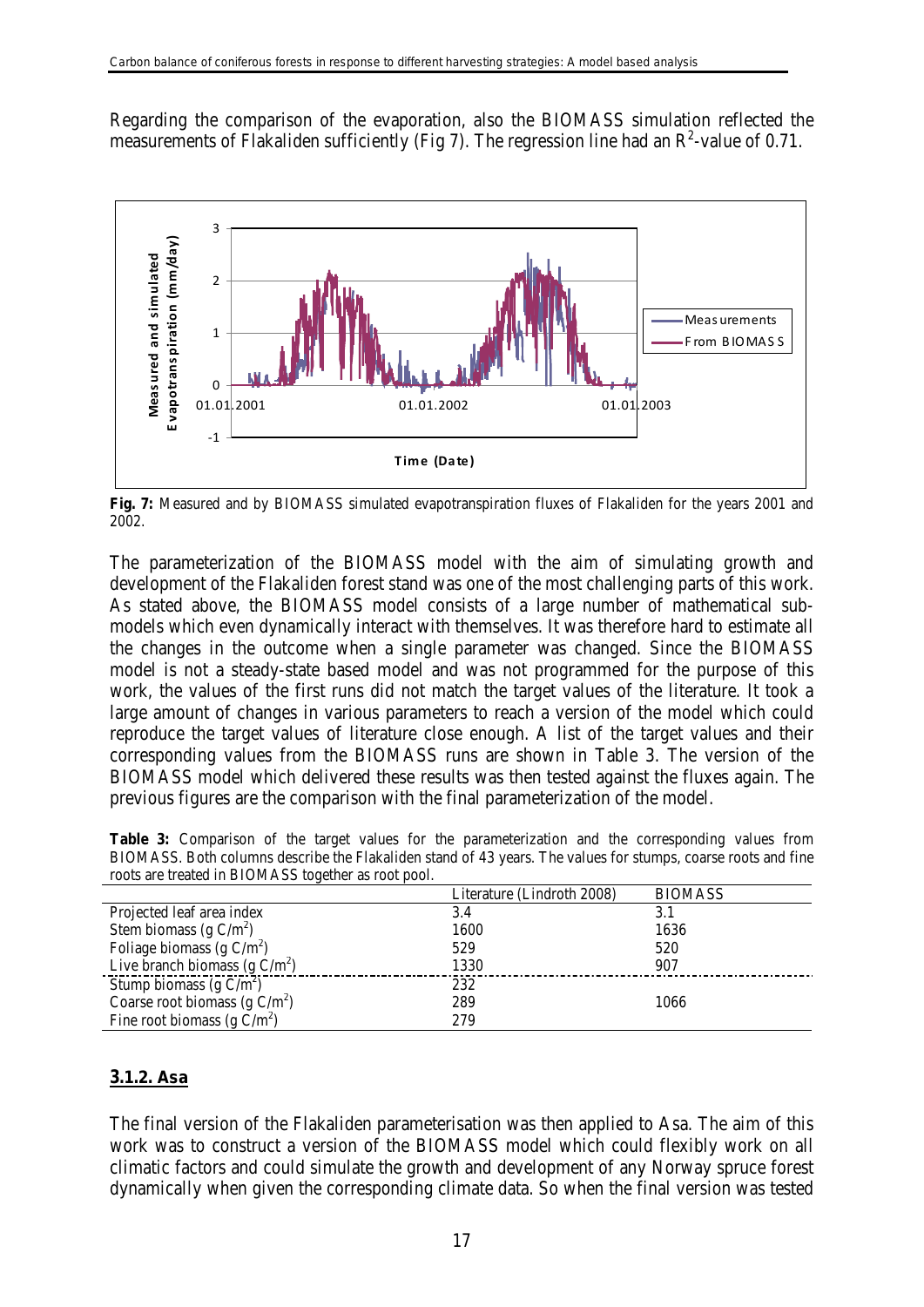against the Asa fluxes and the values from literature, it should match these target values sufficiently without making any further changes to the parameters. When this final version was tested against the  $CO<sub>2</sub>$ -fluxes of Asa, it matched the measurements, but not as well as in Flakaliden (Fig.8). The regression line here showed an  $R^2$ -value of 0.62.



**Fig. 8:** Measured CO<sub>2</sub>-fluxes and calculated Net ecosystem exchange (NEE) of Asa for the years 2001 and 2002.

A comparison between the measured evapotranspiration fluxes of Asa and the simulated ones from BIOMASS showed that there were similar results, the simulated curve was close to the measured, but the fit was also here not as good as in Flakaliden (Fig. 9). Here the regression line between the two evapotranspiration values showed an  $\mathbb{R}^2$ -value of 0.60.



**Fig. 9:** Measured and by BIOMASS simulated evapotranspiration fluxes of Asa for the years 2001 and 2002.

As indicated by a comparison between the Asa long time run and the target values from literature, the values matched surprisingly well, only the amount of foliage and the resulting LAI was too high compared to the literature value. A comparison of the values is shown in Table 4.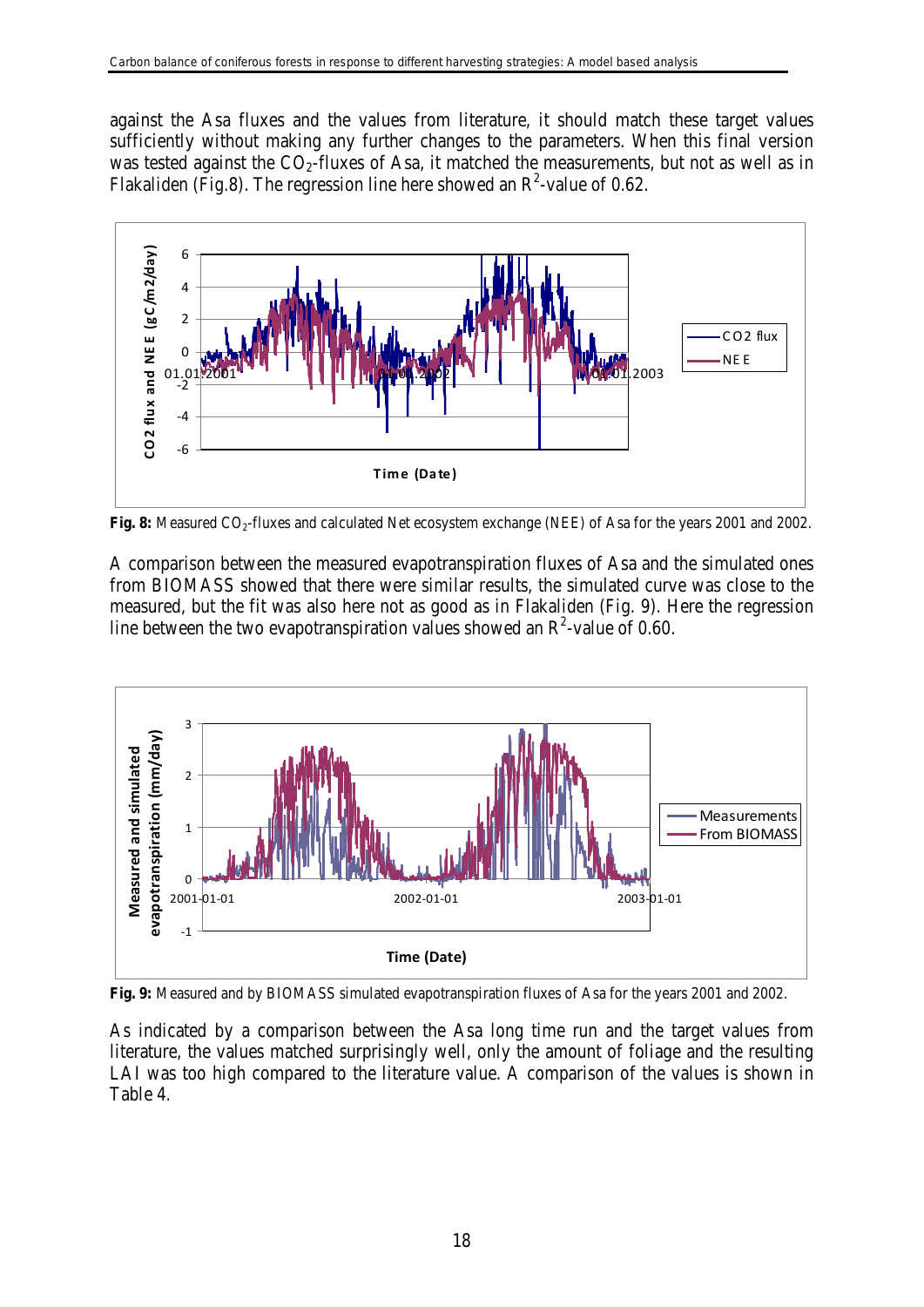|                                           | Literature (Lindroth 2008) | <b>BIOMASS</b> |
|-------------------------------------------|----------------------------|----------------|
| Projected leaf area index                 | 3.7                        | 6.4            |
| Stem biomass (g C m <sup>2</sup> )        | 4360                       | 3801           |
| Foliage biomass ( $g \text{ C m}^2$ )     | 569                        | 856            |
| Live branch biomass ( $g \text{ C m}^2$ ) | 1690                       | 1977           |
| Stump biomass $(g C m^2)$                 | 503                        |                |
| Coarse root biomass (g C m <sup>2</sup> ) | 824                        | 1912           |
| Fine root biomass (g C m <sup>2</sup> )   | 394                        |                |

Table 4: Comparison of the target values for the parameterization and the corresponding values from BIOMASS. Both columns describe the Asa stand of 39 years.

Since this final version of the BIOMASS model fulfilled sufficiently all the demands needed for this work, and since only small changes of the parameters had drastic results on this outcome of the simulations, the parameters have not been changed from this version and all the runs have been done with it.

### <span id="page-20-0"></span>**3.2. The harvesting scenarios**

#### <span id="page-20-1"></span>**3.2.1. The first 100 years of the control scenario: "The growing years"**

For the parameterization and for later input in the Q-model it is necessary to keep track on all the different output values that the BIOMASS model can provide. E.g. in the first place the leaf area index (LAI), the annual increment of stemwood, the gross primary production (GPP), the net primary production (NPP), the respiration of the different compartments of the tree, the allocation of the photosynthates to the different compartments and the litter production of the different compartments. When the model has already reached its steady state, all these values will more or less stay the same, but in the growing years the development of these factors is interesting and necessary to monitor to understand the results for the carbon balance. These results are here only presented for Flakaliden, since the results for Asa show no differences which would give additional information to this study.

The LAI (Fig.10) grows and reaches the value of 3 after 43 years. An LAI of more than 3 indicates full cover, i.e. the projected canopy cover on the forest floor is 100%. But afterwards it grows even more until the year 60 when it begins to decline because the other parts of the tree respire too much to keep this large amount of leaves.



Fig. 10: Leaf area index of the Control Scenario of Flakaliden in the first 100 years.

The LAI is also an indicator of the annual increase of stemwood. There will be a rapid annual increase of stemwood when there are a lot of leaves to keep the production of photosynthates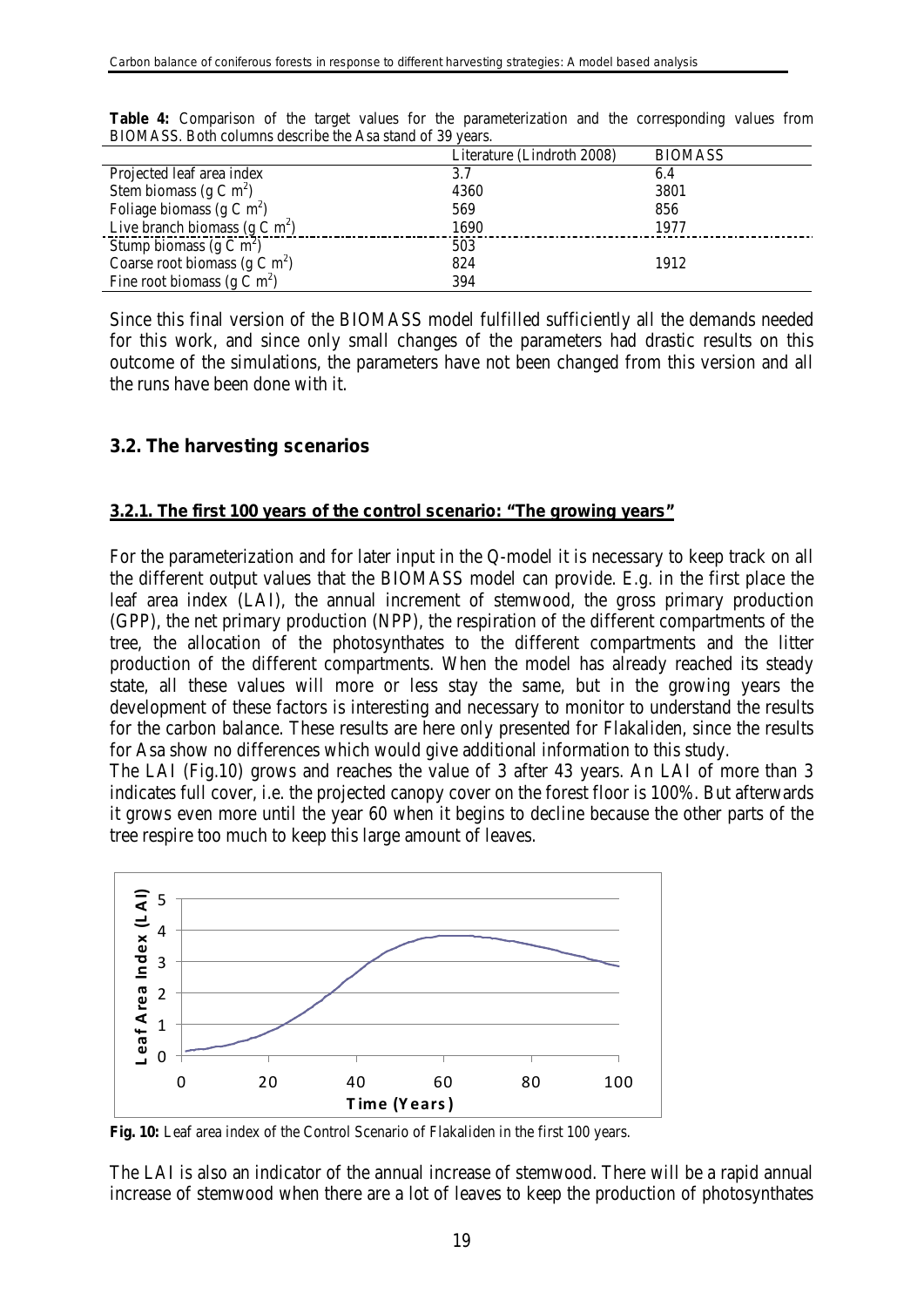high. When the production of leaves declines, the production of wood will also grow slower soon. Fig.11 shows that the current annual increment (CAI) of wood decreases after the year 43. Afterwards there is still an increase of wood, but at a lower speed. The accumulated mean annual increase (MAI) intercepts the curve of the CAI around the year 90. Since from this point the current annual increase drops below the mean annual increase, which in turn will start decreasing MAI, this would be the right time to harvest from an economic point of view.



**Fig. 11:** Current and mean annual increase of Wood for Flakaliden in the first 100 years.

The GPP and the NPP are also strongly correlated to the leaf area index, because the total assimilation through photosynthesis depends on the area of leaves. Fig.12 shows that GPP and NPP follow the same development as for the LAI.



**Fig. 12:** Carbon assimilation for the Control Scenario of Flakaliden in the first 100 years.

To get the NPP from the GPP the autotrophic respiration has to be taken into account. Fig.13 shows the respiration of the different compartments of the tree. It can be seen that foliage and fine roots are responsible for the largest amounts of respiration in the beginning, but stems and branches grow in importance within time. But from the year 60 on when the LAI goes down, also autotrophic respiration is declining.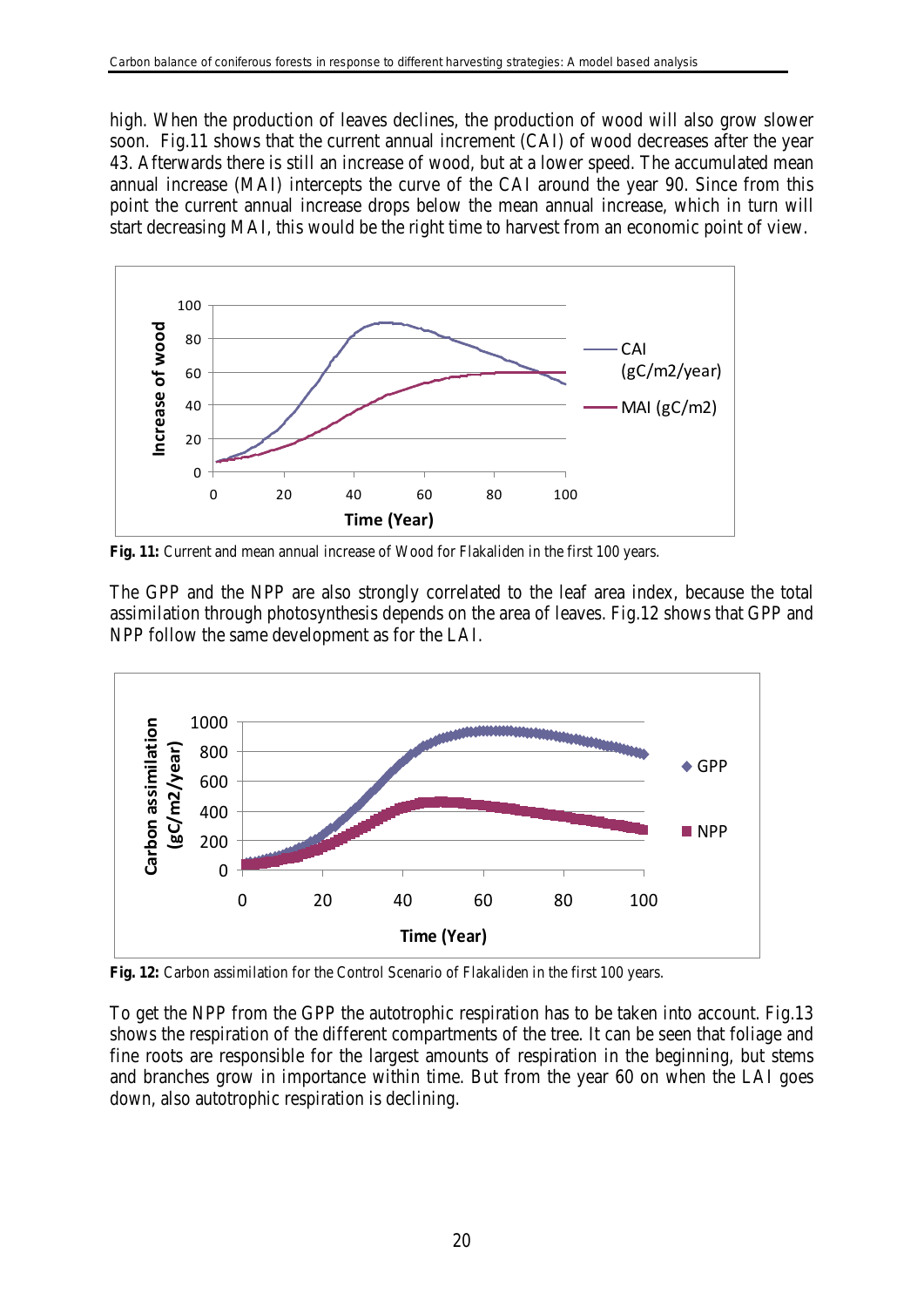

**Fig. 13:** Autotrophic respiration of the different tree compartments for Flakaliden in the first 100 years.

The allocation of photosyntates is the beginning of the model approach of BIOMASS, all the other compartments are just constructed upon that distribution. In Fig.14 it can be seen that the total allocation and therefore production of tree matter is going down after the year 43. This is coherent with the Fig.11 concerning the CAI and MAI. The total amount of standing biomass that would result from the allocation of photosynthates will be shown in 3.2.2



**Fig. 14:** Allocation of Photosynthates for the different tree compartments in Flakaliden for the first 100 years.

The last step of the BIOMASS model and the first step for the Q model is the litter production. In the first 100 years it is assumed, that trees do not yet die from senescence. Therefore there is no stem litter in Fig.15. The tissues which are most active regarding respiration are also here the biggest litter pools. The total litter biomass follows the curve of the LAI again very similarly.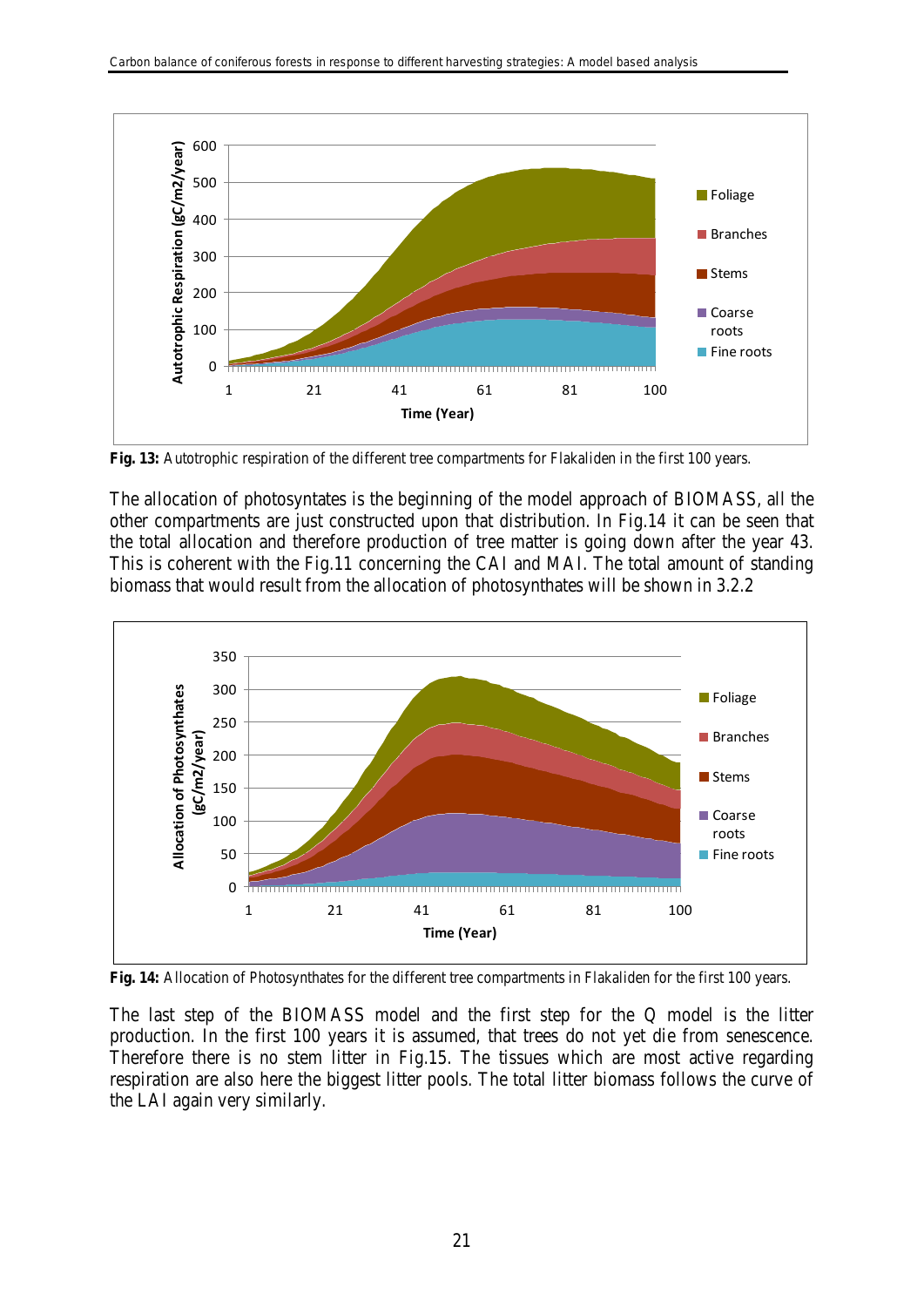

**Fig. 15:** Litter production of the different tree compartments in Flakaliden for the first 100 years.

#### <span id="page-23-0"></span>**3.2.2. Standing biomass in the scenarios**

### <span id="page-23-1"></span>**3.2.2.1. Flakaliden**

In Fig. 16 the single pools of foliage, branches, stems, coarse roots and fine roots are shown for the whole control scenario of 300 years. The fine roots are here already divided from the coarse roots for a better visualization of the parts of a living tree. The control scenario behaved as in the tuning against the literature values and the biomass of the forest grew to the target amounts. After 100 years, for reflecting the dying of trees because of competition and senescence, a stem litter was introduced. This led to a balance of the standing biomass in the forest as targeted and the total amount of biomass levelled out at approximately 10000 g  $C/m<sup>2</sup>$ . The shape of the total amount of standing biomass resembles the expected shape as anticipated in 1.2.1.

The standing biomass in the clear-cutting management scenario followed nicely the thinnings and harvests (Fig.17). Since there is always a taking out of biomass from the forest, it never reaches the high value of the control site. Here also the shape of the total biomass resembles the expected one of 1.2.2.

The standing biomass of the single-tree selection scenario resembles a lot a saw as expected in 1.2.3. (Fig.18). The thinnings of the single-tree selection scenario function here as the stabilizing effect to balance the total biomass of the forest like the stem dying does in the control. The total amount of standing biomass here almost reaches the amount of the control scenario. The proportions between the different pools of biomass are more or less the same regardless of scenario or time.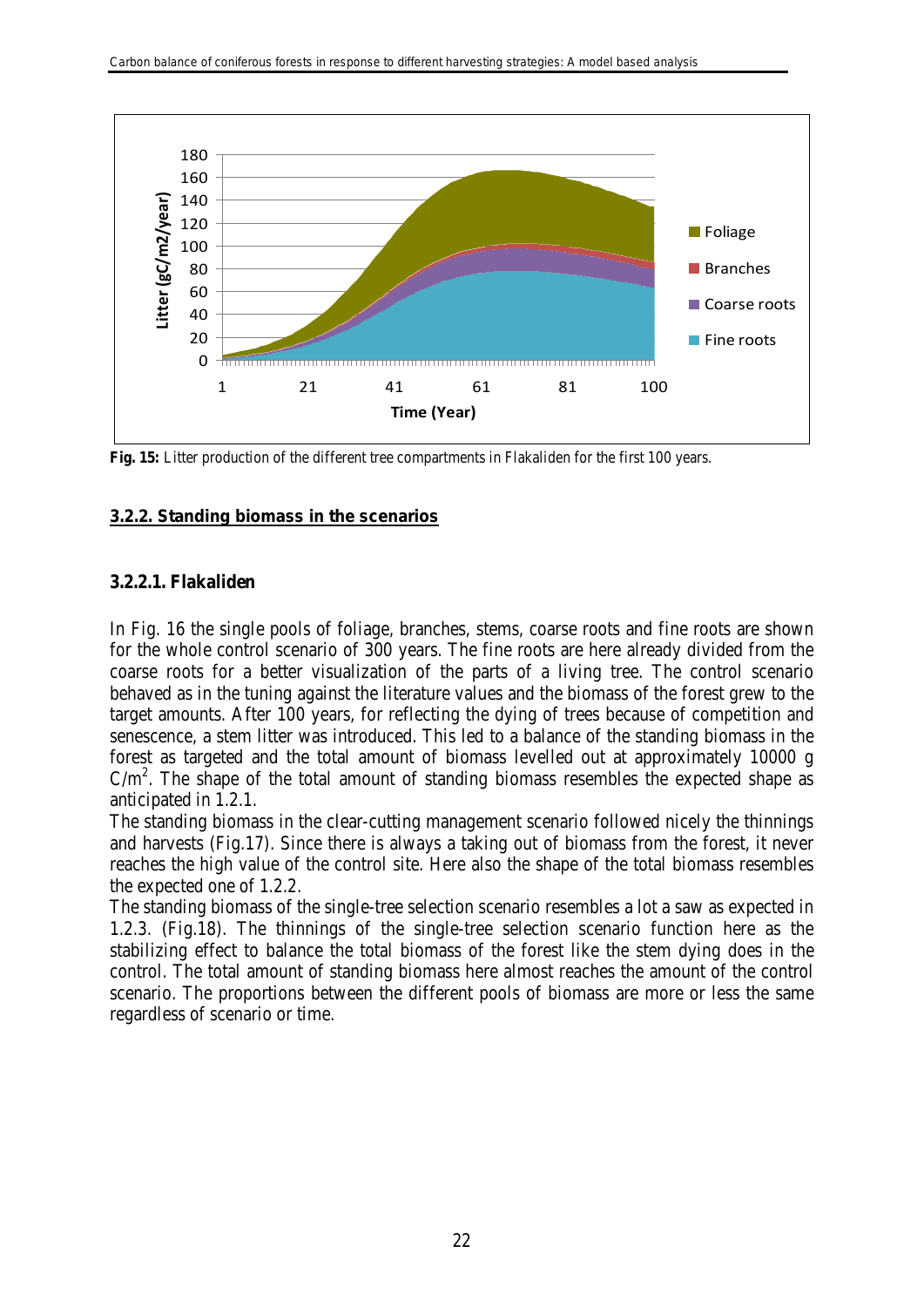

**Fig. 16:** Standing biomass simulated for the control scenario of Flakaliden for 300 years.



**Fig. 17:** Standing biomass simulated for the clear cutting management Scenario of Flakaliden for 300 years.



**Fig. 18:** Standing biomass simulated for the single-tree management scenario of Flakaliden for 300 years.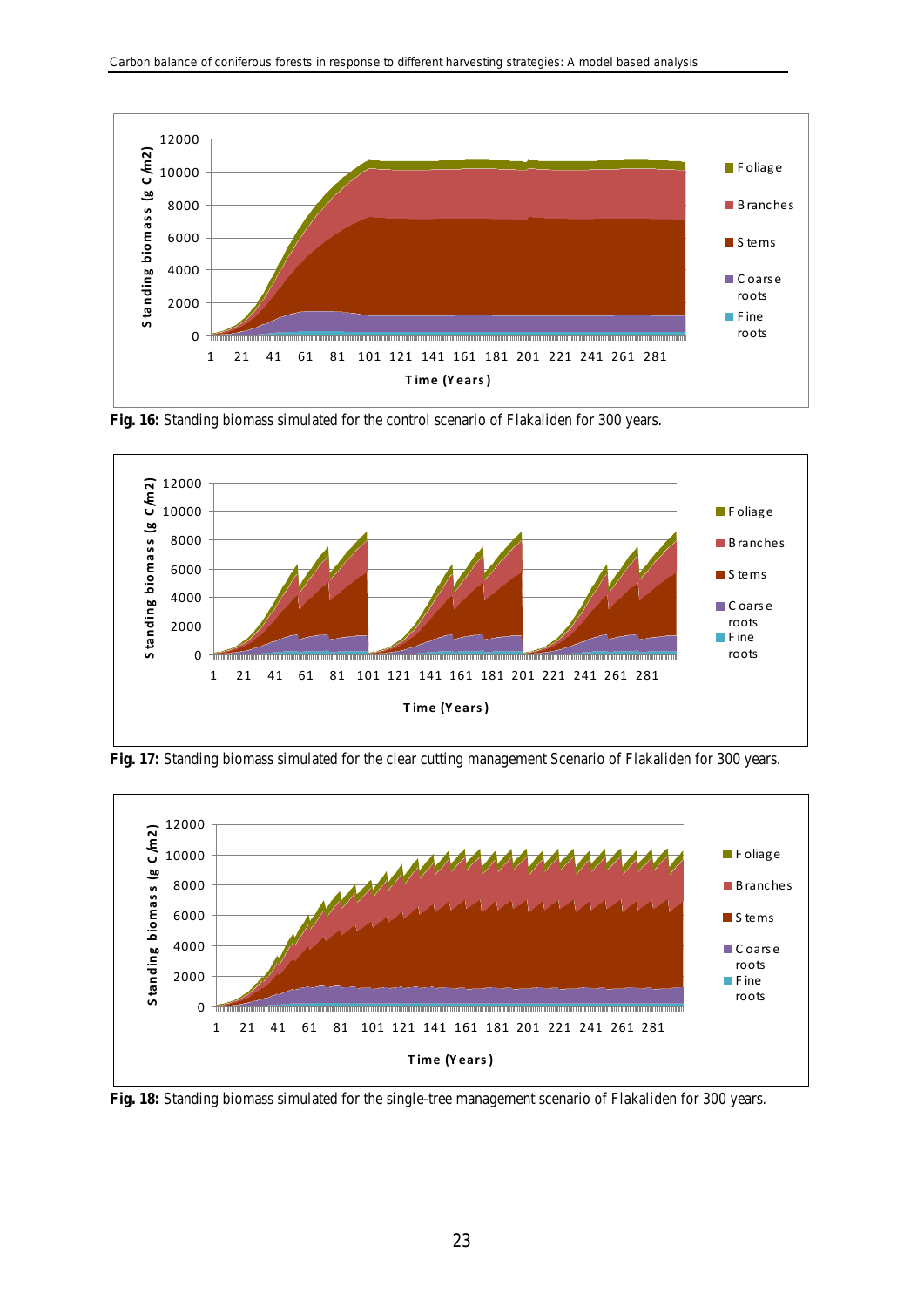#### <span id="page-25-0"></span>**3.2.2.2. Asa**

In Asa, similar results are shown. Also here the stem dying works as a balancing factor to stop the rapid growth of the forest and shift the total biomass to a stable level (Fig. 19). In this simulation it goes up to 15000 g C/ $m^2$ .

In Asa the growth after the thinnings is much higher than in Flakaliden, until the harvesting point at year 100 even with three thinnings, the forest has almost reached the top value of the control scenario (Fig.20).

With a thinning of every 5 years instead of 10 years like in Flakaliden, the amount of biomass levels out very smoothly in the single-tree scenario. The saw shape is here so close that it almost resembles a control scenario, but the amount of wood taken out is so high that it never reaches significantly over 10000 g C/m<sup>2</sup> (Fig.21).



**Fig. 19:** Standing biomass simulated for the control scenario of Asa for 300 years.



**Fig. 20:** Standing biomass simulated for the clear cutting management Scenario of Asa for 300 years.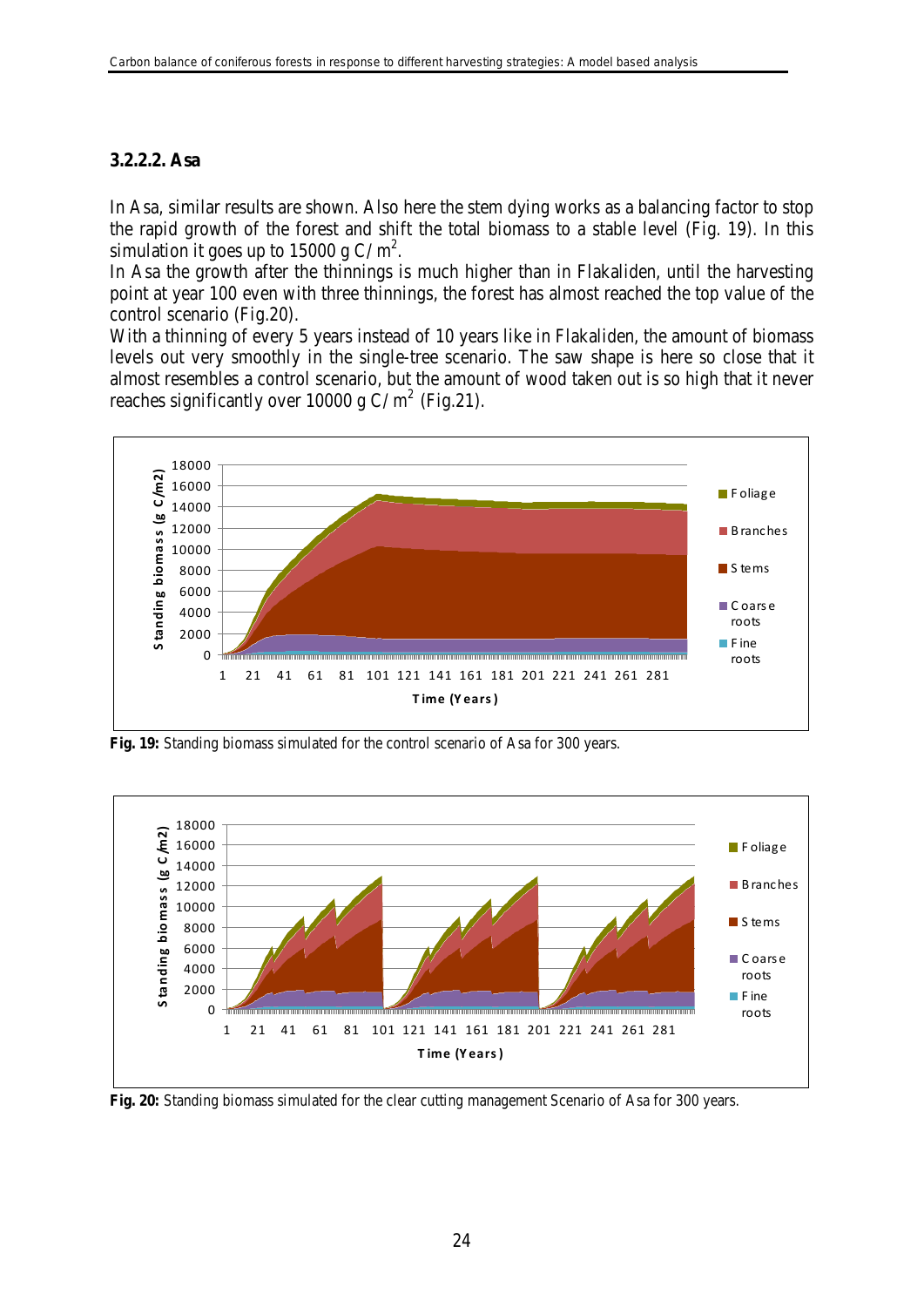

**Fig. 21:** Standing biomass simulated for the single-tree management Scenario of Asa for 300 years.

#### <span id="page-26-0"></span>**3.2.3. Carbon pools**

In Fig. 22 all pools of carbon for all scenarios at both sites are shown, beginning with the control scenario and ending downwards with the single-tree selection. The green line always marks the standing biomass, the purple line the dead organic matter and the blue line the sum of both. As expected, the carbon pools for Asa were always higher than in Flakaliden, but especially in the clear-cutting scenario it is very obvious. In the control scenarios all pools are stabilizing. In the clear-cutting scenario there are high fluctuations especially after the final harvest, then the amount of dead organic matter rises dramatically, but also disappears quite fast again. In the single-tree selecting scenario all the pools seem to stabilize too. It can be observed that the total carbon pools rather follow the curve of the standing biomass and the dead organic matter pool is only a minor part in the total carbon pool on site.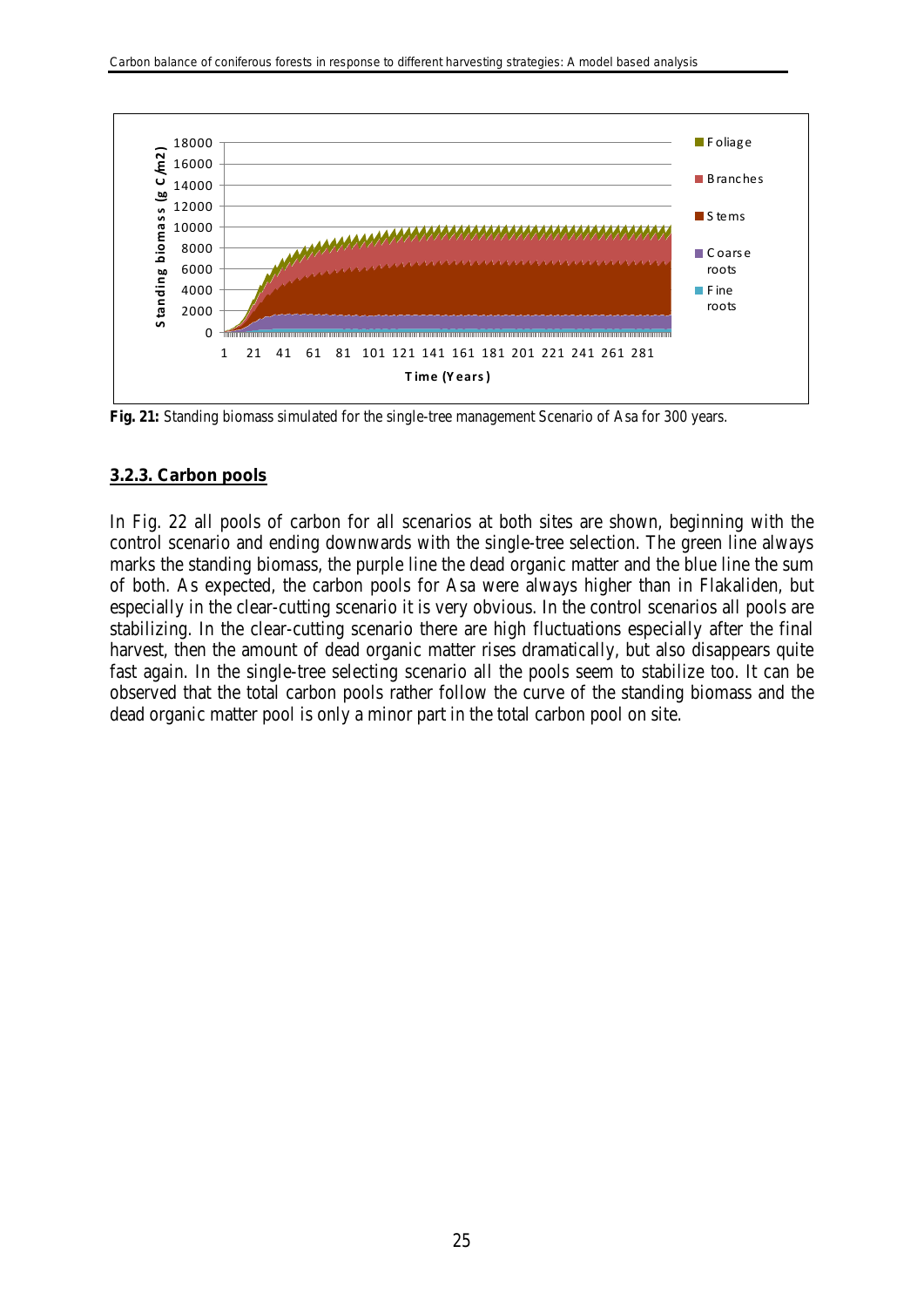

# Single-tree selection



**Fig. 22:** Carbon pools for all scenarios at both Flakaliden (left) and Asa (right) for 300 years. The green curve represents the standing biomass, the purple curve the dead organic matter and the blue line the total sum of carbon on site. The control scenarios form the first line, followed by the clear cutting scenarios and the singletree selection scenarios.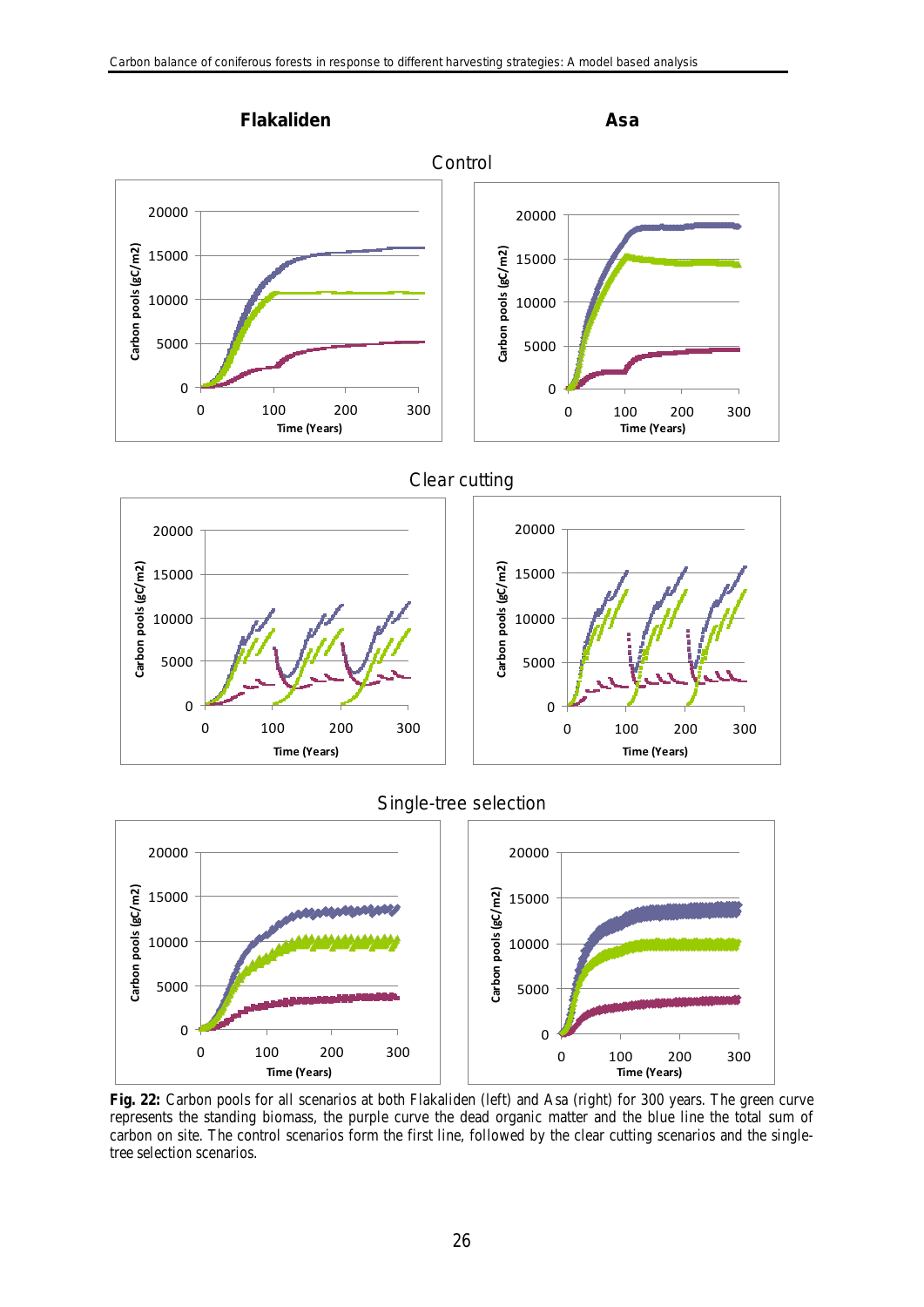If we compare the three scenarios regarding the total amount of biomass of the Asa and Flakaliden site (Fig. 23 and 24), we can see that the control scenario always has the most carbon stored on the site and the single-tree selection comes on second most in average. It should here be noted that the figures show only the carbon pools on site but not the wood which has been harvested and taken from the site.



**Fig. 23:** Total carbon pools on site of all scenarios in Asa for 300 years.



**Fig. 24:** Total carbon pools on site of all scenarios in Flakaliden for 300 years.

# <span id="page-28-0"></span>**3.2.4. Carbon fluxes**

In Fig. 25 the fluxes of all scenarios and at both sites are presented corresponding to the carbon pools presented above. Here the green line represents the GPP, the blue line the NPP, the purple line the heterotrophic respiration and the black line the NEE. The fluxes of the Asa scenarios are much higher than the fluxes of the corresponding scenario in Flakaliden, which is the case for all the fluxes, even if it looks as if the NEE is the same in the control scenarios. But since the NEE is a difference of two fluxes, the corresponding fluxes are always higher in Asa. The NEE is also always positive in the control and the single-tree selection scenarios, only in the clear-cutting scenarios it drops down to approximately - 700  $gC/m^2$ . The fluxes of the control scenarios and the single-tree-selection scenarios again seem to stabilize, whilst the clear-cutting scenario is again subject to some quite dramatic changes.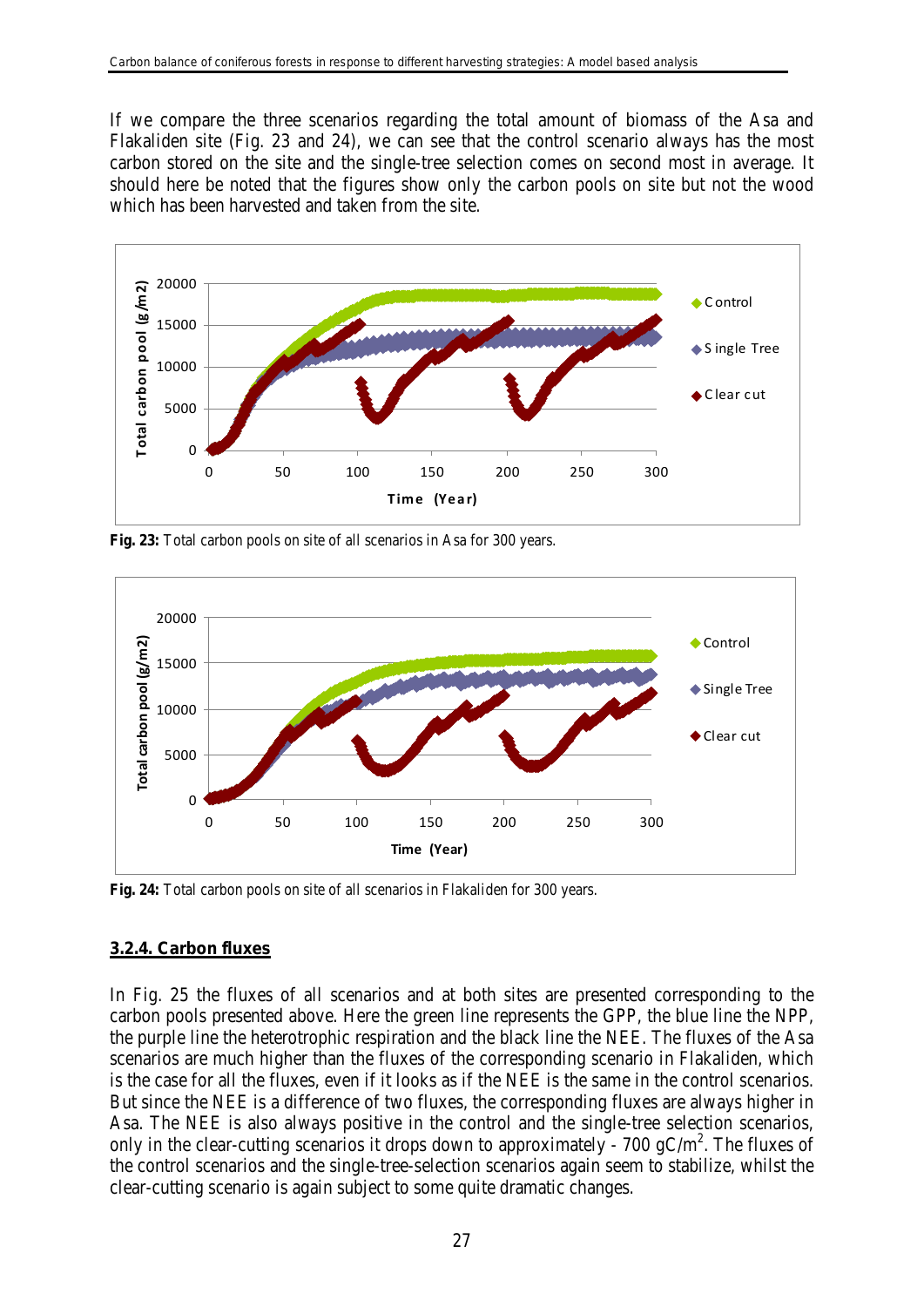

represents the GPP, the blue curve the NPP, the purple curve the heterotrophic respiration and the black curve the NEE. The Control Scenarios form the first line, followed by the Clear-cutting Scenarios and the Single-Tree Selection Scenarios.

Since it is of interest for the environment how much carbon the forest site stores, a comparison between the different harvesting systems was done. Fig. 26 shows the NEE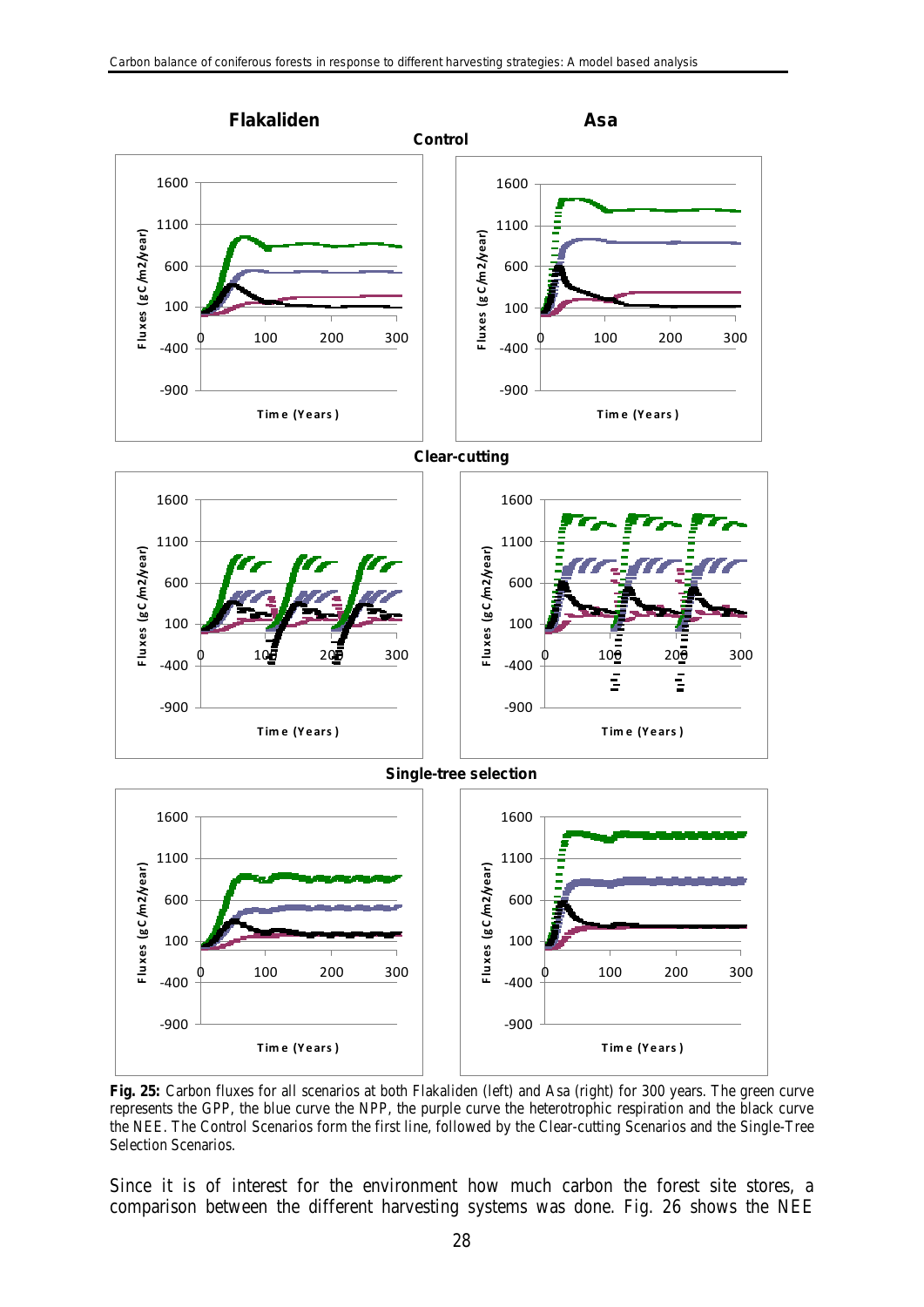compared for all the different scenarios and Fig. 27 the same comparison for the accumulated NEE. The single-tree selection management has the highest accumulated NEE in total, but even with these lots of negative values in the NEE of the clear-cutting scenario, after 300 years the clear-cutting scenario has a higher accumulated NEE than the control scenario.



**Fig. 26:** NEE for all Scenarios at Asa for 300 years.



**Fig. 27:** Accumulated NEE for all Scenarios at Asa for 300 years

The NEE fluxes for Flakaliden (Fig. 28) look a lot more disrupted and less smooth than the fluxes of Asa due to the harvesting schedule which recommends fewer harvests. Therefore, single-tree selection in Flakaliden appears to be a little bit like a clear cutting scenario without final harvest. Regarding the accumulated NEE in Flakaliden (Fig. 29) single-tree selection has the highest NEE. Here in the beginning, after the first harvest, the clear-cutting scenario is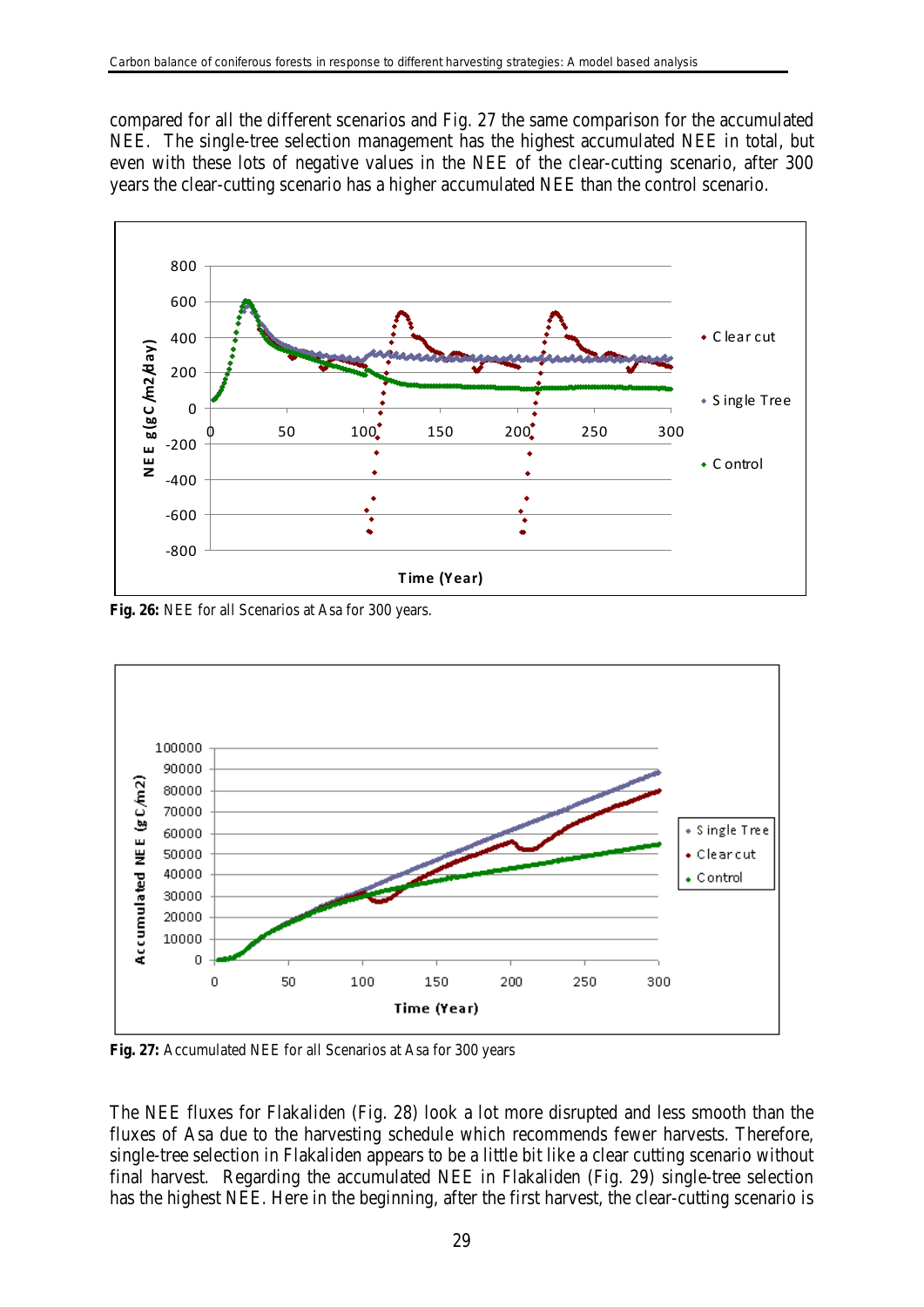for a long time the one with the lowest accumulated NEE, but after 300 years, the control is the lowest again.



**Fig. 28:** NEE for all Scenarios at Flakaliden for 300 years



**Fig. 29:** Accumulated NEE for all Scenarios at Flakaliden for 300 years.

#### <span id="page-31-0"></span>**3.2.5. Wood harvested**

The last results of interest in this study to present would be the total amount of harvested wood. While the overall purpose of the harvests is not social or environmental benefits, but because of economic value, the total amount of wood harvested in the two managing scenarios is very interesting. To compare the harvest outcome of the different scenarios it is not enough to compare the amount of harvested wood. In the clear-cut area nothing of worth is there any more, on the single-tree site at the end of 300 years, however, there is still a forest which could be harvested as well. To make a justified comparison, we have to add the living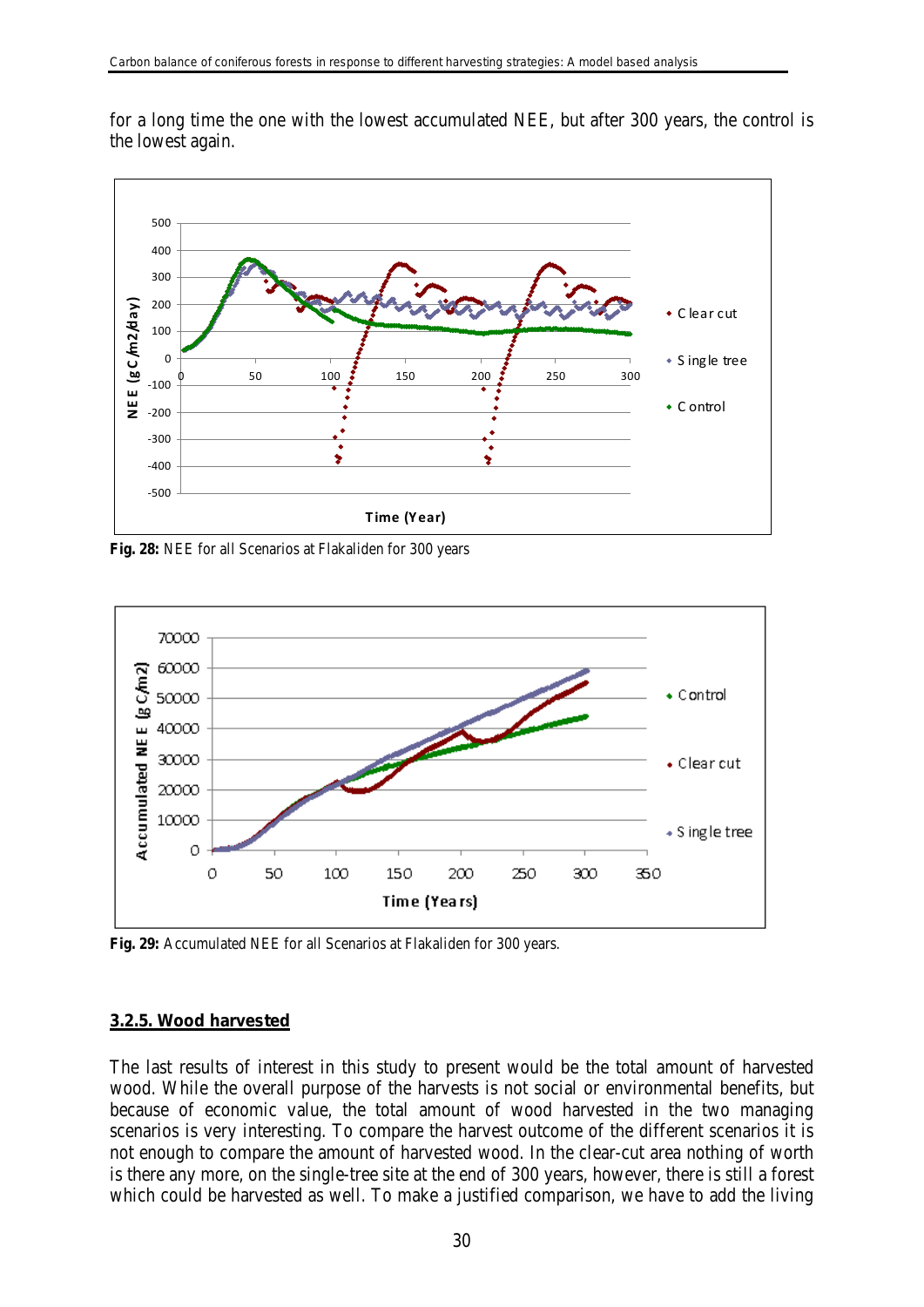stem biomass in the single-tree scenario to the total amount of wood harvested. The results are shown in Table 5. In Flakaliden, the clear-cutting management gave a little higher yield of wood than for the single-tree management. But in Asa, if we consider the living standing stemwood as well, then the single-tree selection is here even superior to the clear-cutting management concerning the yield.

**Table 5:** Stemwood and standing biomass for the two management scenarios harvested in 300 years in both Asa and Flakaliden.

|            | Clear-cutting management | Single-tree selection management |                             |  |  |
|------------|--------------------------|----------------------------------|-----------------------------|--|--|
|            | Harvest $(gC/m2)$        | Harvest $(gC/m2)$                | Standing stemwood $(gC/m2)$ |  |  |
| Asa        | 28456.260                | 26735.452                        | 5220.27                     |  |  |
| Flakaliden | 18044.670                | 13518.200                        | 4475.34                     |  |  |

# <span id="page-32-0"></span>**4. Discussion**

The combining of two diverse models for completely different purposes, the process-based BIOMASS model and the Q-model, was successfully accomplished. The planned scenarios have been simulated for both the Flakaliden and the Asa environment.

It was possible to successfully parameterize one version of the BIOMASS model that could reproduce the development of a real forest in nature driven only by climate variables. One parameterization of the model could simulate the carbon values of a forest dynamically to realistic values for both sites just corresponding to the climatic data of that site. Not only the fit to a realistic NEE and development, but also the balancing to an equilibrium has been achieved in the parameterisation (eg. Kleja et al. 2008). It might have been possible to improve the parameterisation but it was considered that the marginal effect of working further on the parameters would not affect the outcome the present study significantly. The evaluation of the "growing years" showed that the parameterised model behaved in an expected way. The results also showed, that a parameterisation leading to a correct development of the LAI is crucial, since LAI is a key-driver for assimilation of  $CO<sub>2</sub>$  and thereby production. It was a success that, from our model results purely, we could construct the figure of the crossing of the CAI and the MAI as seen in literature (cf. Lähde et al. 2001).. The total biomass in all scenarios ran almost exactly to the expected and planned shape, only the control scenarios could have been a little more smooth between the growing years and the balancing years. But since the structure of the BIOMASS model did not allow a dynamical increase of the amount of the stem litter, the control scenario looked a little bit angled. The assumption that the thinnings in the single-tree scenarios would act as a balancing mechanism was proven true both in Flakaliden and in Asa, whereas in Asa it stabilised much earlier due to the faster growing and the higher thinning intervals. The total amount of standing biomass in the Asa control scenario was much higher than in the Flakaliden scenario. This is due to a large number of reasons, but the most important are the higher amount of photosynthetically active radiation, the higher mean temperature, and the absence of very low and frequent subzero temperatures in spring nights. All these factors make the growing season in Asa longer and more effective than in Flakaliden. The higher fertility of the Asa site was not considered in the modelling.

The percentage distribution of the compartments of the trees given by the BIOMASS model was close to the values measured on-site (cf. Kleja et al. 2008; Lindroth et al. 2008), only the root part could have been at little higher in the end, especially in these stabilising runs of the control scenario.

The results of the carbon pools showed no real surprises, and both standing biomass and dead organic matter developed as expected. Since nothing is ever taken from the soil pool it is not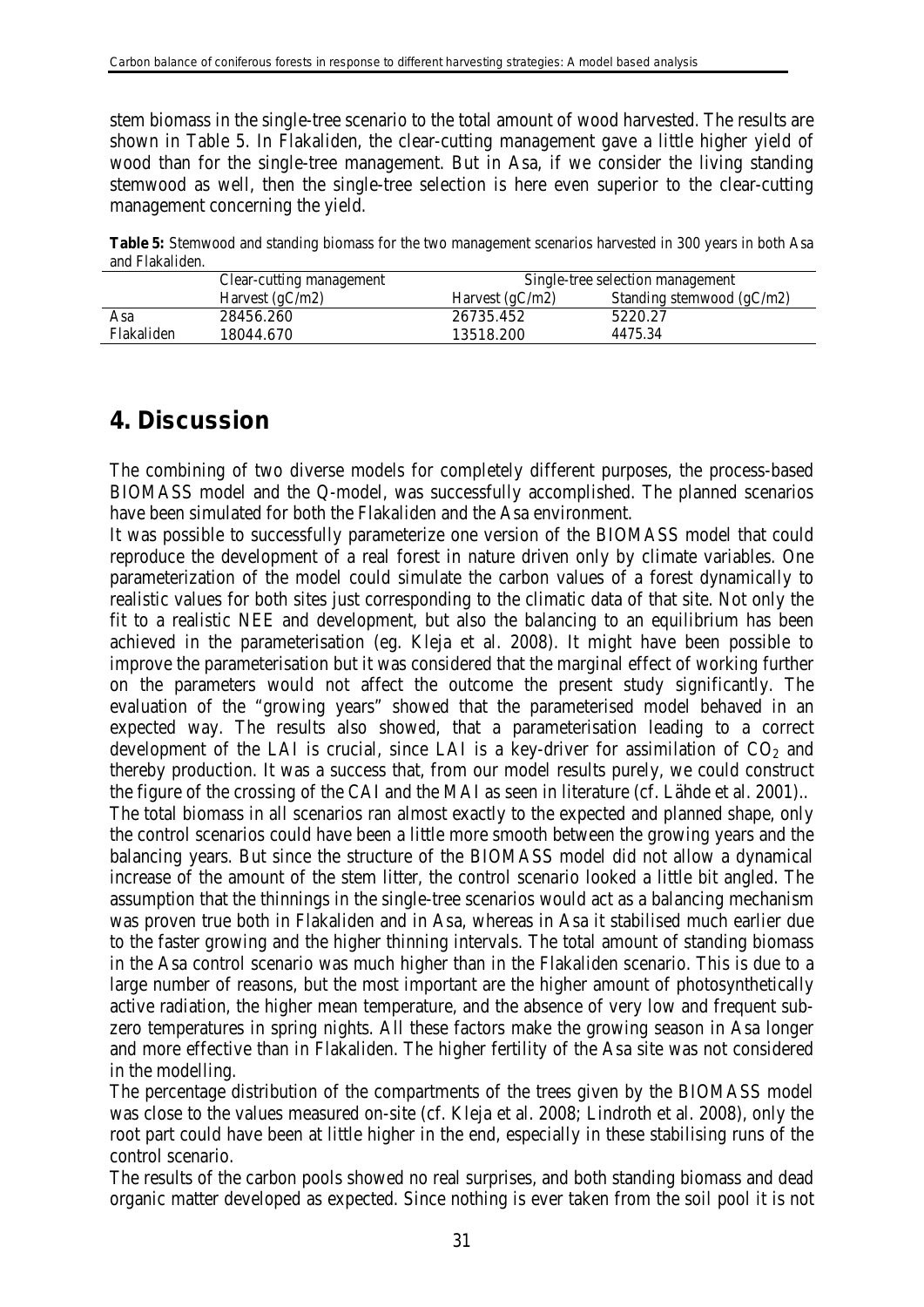surprising, that the highest pool of total carbon is accumulated in the control scenarios and not in the other two.

For the purpose of binding carbon from the atmosphere, the control scenario which might be favoured by most "green-thinking" people, was according to our simulations now the worst alternative, even though it stored the most carbon on site at a time. But over the whole period the single-tree selection management had taken the most carbon from the air, followed by the clear-cut management. So for purposes of climate change prevention, the control scenario would be the worst alternative according to the given results.

Of course one question here is very obvious and has to be discussed: The only reason why the single-tree scenario and even the clear-cutting scenario have a higher accumulated NEE might be the fact that the stems are taken out of the system in both harvesting management scenarios and disappear from the site and therefore do not appear in the heterotrophic respiration pool. However, maybe they are burned right away and add  $CO<sub>2</sub>$  in the same way as if the wood had been decaying on the site. But there is the possibility that they are stored as building wood or for furniture, etc. In the latter case, then the wood is practically stored for a long time. But even if one did not harvest the stems of the thinnings and let them just decompose, it could be possible that the growing of trees especially in the first 100 "growing years" is faster than the decomposing and therefore there would be still a positive carbon balance. After the very frequent thinnings like in the single-tree scenario in Asa, the annual growth of biomass always increased and therefore this possibility is not unrealistic (cf. Lähde et al. 2001).

It was shown that in the single-tree selection management at Flakaliden, the total amount of harvested wood plus the standing stem wood is almost the same as the harvested wood from the clear-cutting management. In Asa there was clearly more total stem wood in the singletree selection management.

Therefore, at least in Asa, one should use the single-tree-management also for economic reasons. It could be argued that a clear-cutting harvest is less costly than doing all these thinnings necessary for the single-tree-selection. But on the other hand, the single-treeselection does not need any planting of seedlings, since the forests should regenerate by itself. In the single-tree-scenario there is also a steady and early income. Especially for smaller forest owners, the prospect of planning to get plenty of money from a clear cut in 100 years in the future is not attractive (cf. Andreassen & Øyen 2002)..

It could be argued that these simulations are not very realistic since other factors, which play an important role in a forest ecosystem and which would actually make a difference for the growth and development of a forest like nutrients, soil quality, runoff of dissolved organic carbon etc., are not considered in the modelling. But simulating the carbon balance of a forest with two different models is a complex task in itself. Taking into account even more factors would increase the number of variables, which dynamically react with themselves through feedback mechanisms, even more and make the modelling even less predictable. It is the simple design of these scenarios which makes the study of the comparison between harvesting strategies possible and interesting.

The whole question of this work gets even more challenging if also interactions with global climate change will be included. And ultimately, if the final question is to be answered: Which forest management scenario is the best to optimise carbon accumulation under climate change at a reasonable cost?

The results of this modelling work, however, favour the single-tree-selection management over the others regarding carbon accumulation, and therefore it should be considered as a serious alternative to the clear-cut management mainly applied nowadays.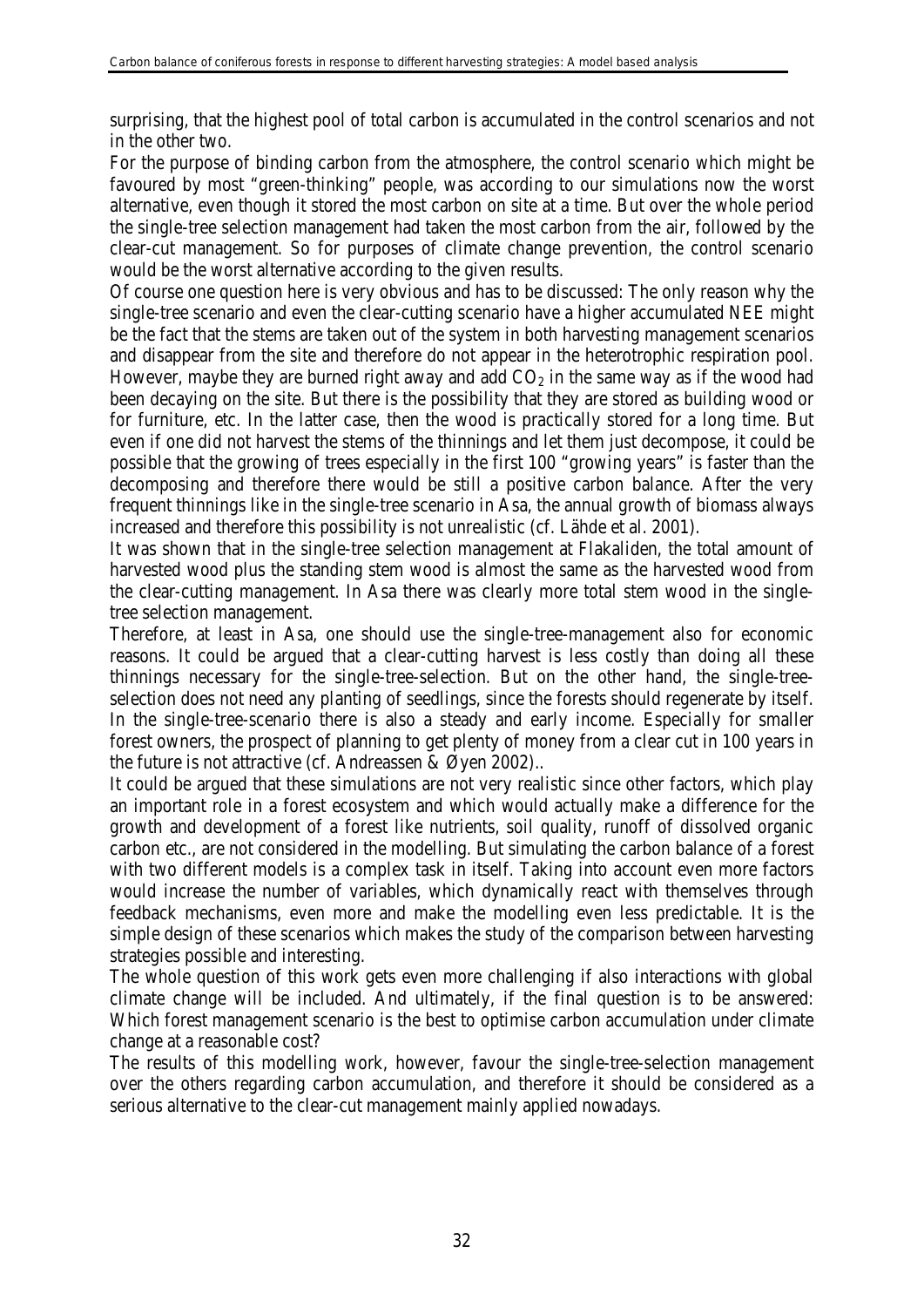# **References**

- <span id="page-34-0"></span>Agren, G. I. & Bosatta, E. (1987). Theoretical analysis of the long-term dynamics of carbon and nitrogen in soils. Ecology 68: 1181-1189
- Agren, G. I., Hyvönen, R. & Nilsson, T. (2008). Are swedish forest soils sinks or sources for CO2 - model analyses based on forest inventory data. Biogeochemistry 89: 139-149
- Andreassen, K. & Øyen, B. (2002). Economic consequences of three silvicultural methods in unevenaged mature coastal spruce forests of central Norway. Forestry 75: 483-488
- Anonymous. (1989). Gallringsmallar, Norra Sverige. Skogsstyrelsen, Jonköping. ALLF 1469011
- Aubinet, M., Grelle, A., Ibrom, A., Rannik, U., Moncrieff, J., Foken, T., Kowalski, A. S. & Vesala, T. (1999). Estimates of the annual net carbon and water exchange of forests: The EUROFLUX methodology. Adv. Ecol. Res. 30: 113-175
- Baldocchi, D. D. & Wilson, K. B. (2001). Modeling  $CO<sub>2</sub>$  and water vapor exchange of a temperate broadleaved forest across hourly to decadal time scales. Ecol. Model. 142: 155-184
- Berg, A., Ehnstrom, B., Gustafsson, L., Hallingback, T., Jonsell, M. & Weslien, J. (1994). Threatened plant, animal, and fungus species in Swedish forests: Distribution and habitat associations. Conserv. Biol. 8: 718-731
- Bergh, J., Linder, S., Lundmark, T. & Elfving, B. (1999). The effect of water and nutrient availability on the productivity of Norway spruce in northern and southern Sweden. For. Ecol. Manage. 119: 51-62
- Chrimes, D. (2004) Stand development and regeneration dynamics of managed uneven-aged Picea abies forests in boreal Sweden. Doctor's dissertation. Swedish University of Agricultural Sciences. ISBN 91-576-6538-9
- Fernandez, I. J., Yowhan Son, Kraske, C. R., Rustad, L. E. & David, M. B. (1993). Soil carbon dioxide characteristics under different forest types and after harvest. Soil Sci. Soc. Am. J. 57: 1115-1121
- Freeman, M., Morén, A. S., Stromgren, M. & Linder, S. (2005). Climate change impacts on forests in europe: Biological impact mechanisms. In Kellomäki, S. and Leinonen, S. (eds.), Management of European Forests under Changing Climatic Conditions. Research Notes 163, University of Joensuu, Forest Faculty, pp. 45-115. ISBN 952-458-652-5
- Hyvönen, R. & Ågren, G. I. (2001). Decomposer invasion rate, decomposer growth rate, and substrate chemical quality: How they influence soil organic matter turnover. Can. J. For. Res. 31: 1594-1601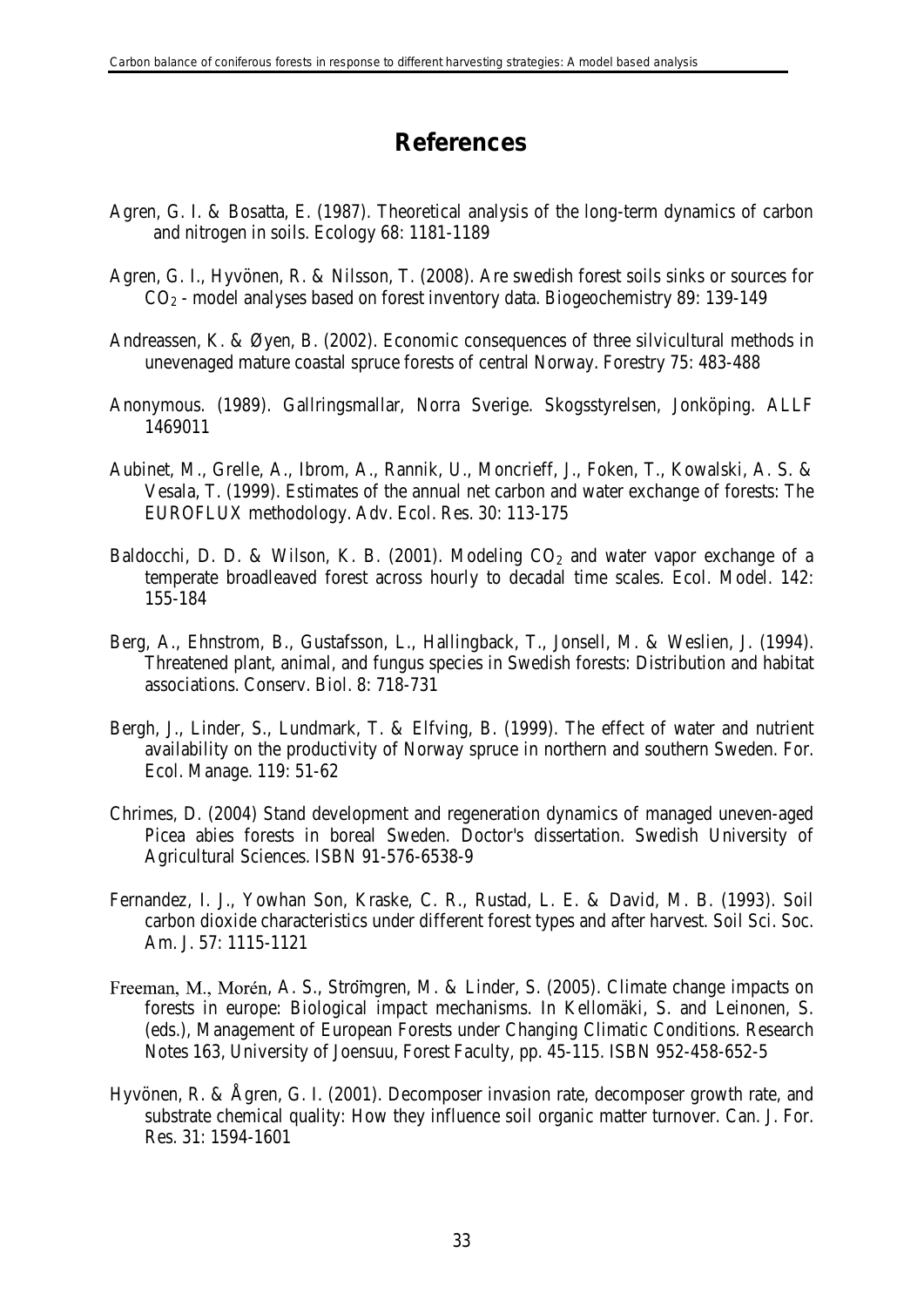- Ingwersen, J., Poll, C., Streck, T. & Kandeler, E. (2008). Micro-scale modelling of carbon turnover driven by microbial succession at a biogeochemical interface. Soil Biol. Biochem. 40: 872-886
- Kleja, D. B., Svensson, M., Majdi, H., Jansson, P., Langvall, O., Bergkvist, B., Johansson, M., Weslien, P., Truusb, L., Lindroth, A. & Ågren, G. I. (2008). Pools and fluxes of carbon in three norway spruce ecosystems along a climatic gradient in Sweden. Biogeochemistry 89: 7-25
- Lähde, E., Laiho, O. & Norokorpi, Y. (2001). Structure transformation and volume increment in Norway spruce-dominated forests following contrasting silvicultural treatments. For. Ecol. Manage. 151: 133-138
- Laporte, M. F., Duchesne, L. C. & Morrison, I. K. (2003). Effect of clearcutting, selection cutting, shelterwood cutting and microsites on soil surface  $CO<sub>2</sub>$  efflux in a tolerant hardwood ecosystem of northern Ontario. For. Ecol. Manage. 174: 565-575
- Law, B. E., Baldocchi, D. D. & Anthoni, P. M. (1999). Below-canopy and soil  $CO<sub>2</sub>$  fluxes in a Ponderosa pine forest. Agric. For. Meteorol. 94: 171-188
- Lindroth, A., Klemedtsson, L., Grelle, A., Weslien, P. & Langvall, O. (2008). Measurement of net ecosystem exchange, productivity and respiration in three spruce forests in Sweden shows unexpectedly large soil carbon losses. Biogeochemistry 89: 43-60
- Lundqvist, L. (1989). Use of the selection system in Norway spruce forests changes in the stand structure, volume increment, in growth and regeneration on experimental plots managed with single tree selection. Doctor's dissertation. Swedish University of Agricultural Sciences. ISBN 91-576-3837-3
- Lundqvist, L., Chrimes, D., Elfving, B., Mörling, T. & Valinger, E. (2007). Stand development after different thinnings in two uneven-aged Picea abies forests in Sweden. For. Ecol. Manage. 238: 141-146
- McMurtrie, R. E. (1993). Modelling of canopy carbon and water balance. In Hall, D. O., Scurlock, J. M. O., Bolhar-Nordenkampf, H. R. Leegood, R. C. & Long, S. P. (eds), Photosynthesis and Production in a Changing Environment: a Field and Laboratory Manual. Chapman and Hall, London, pp. 220-231
- McMurtrie, R. E. & Wang, Y. (1993). Mathematical models of the photosynthetic response of tree stands to rising  $CO<sub>2</sub>$  concentrations and temperatures. Plant, Cell. Environ. 16: 1-13
- McMurtrie, R. E. & Landsberg, J. J. (1992). Using a simulation model to evaluate the effects of water and nutrients onthe growth and carbon partitioning of pinus radiata. For. Ecol. Manage. 52: 243-260
- McMurtrie, R. E., Rook, D. A. & Kelliher, F. M. (1990). Modelling the yield of Pinus radiata on a site limited by water and nitrogen. For. Ecol. Manage. 30: 381-413
- McMurtrie, R. E., Comins, H. N., Kirschbaum, M. U. F. & Wang, Y. (1992a). Modifying existing forest growth models to take account of effects of elevated  $CO<sub>2</sub>$ . Aust. J. Bot. 40: 657-677